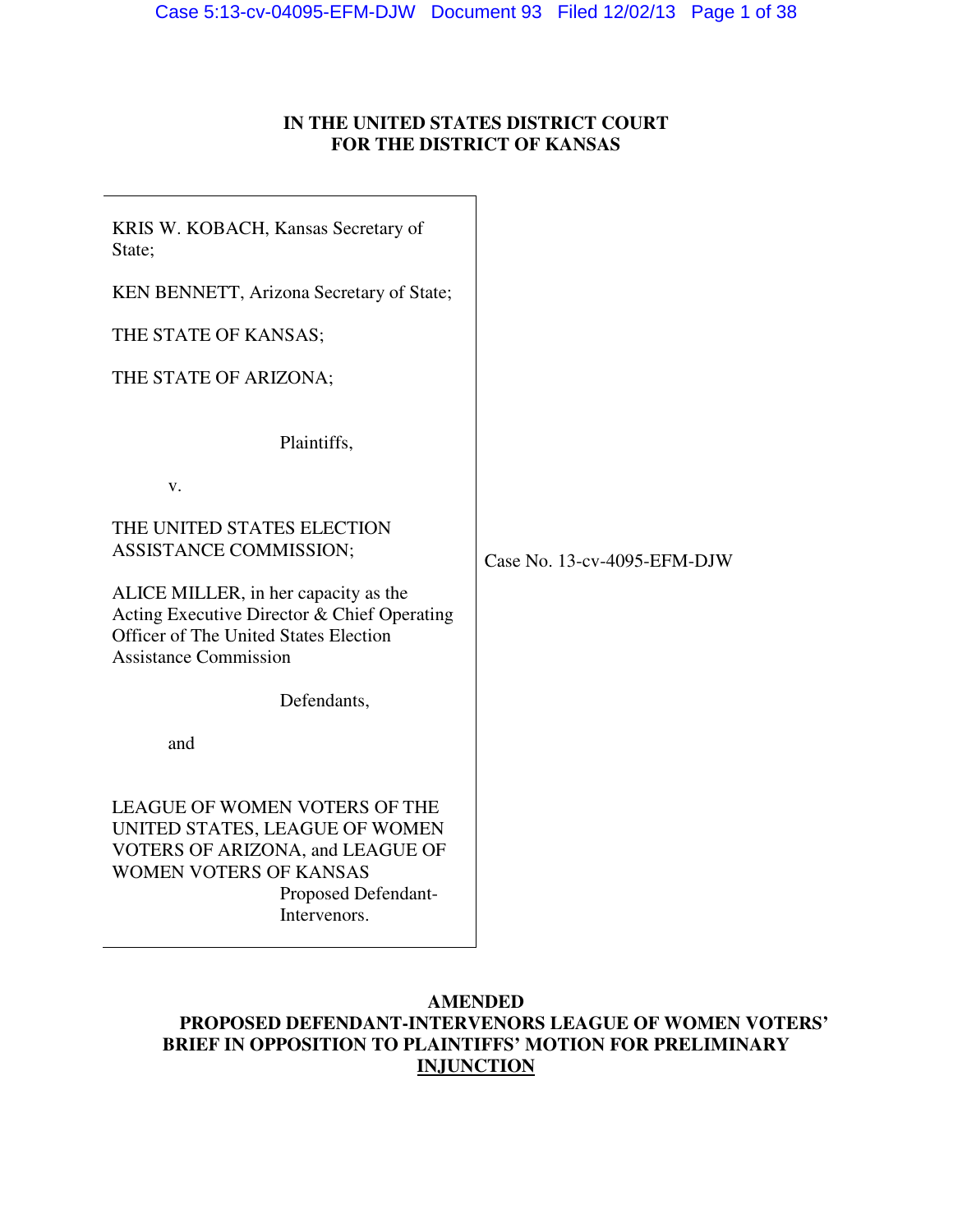# **TABLE OF CONTENTS**

| I.   |                |                                                                         |    | STATEMENT OF THE NATURE OF THE MATTER BEFORE THE                                                                                                                           |
|------|----------------|-------------------------------------------------------------------------|----|----------------------------------------------------------------------------------------------------------------------------------------------------------------------------|
| П.   |                |                                                                         |    | STATEMENT OF THE FACTS AND RELEVANT BACKGROUND 3                                                                                                                           |
|      | A.             | <b>Enactment of the National Voter Registration Act and the Federal</b> |    |                                                                                                                                                                            |
|      | <b>B.</b>      |                                                                         |    |                                                                                                                                                                            |
|      | $\mathbf{C}$ . |                                                                         |    | The U.S. Supreme Court's Inter Tribal Council of Arizona v. Arizona                                                                                                        |
| III. |                |                                                                         |    |                                                                                                                                                                            |
|      | A.             |                                                                         |    | Plaintiffs Cannot Show that They Are Likely to Succeed on the                                                                                                              |
|      |                | 1.                                                                      |    | The EAC's Regulations Implementing the NVRA, and EAC's                                                                                                                     |
|      |                |                                                                         | a. | The EAC's Regulations Governing the Federal Form<br>Adopted After a Notice-and-Comment Rulemaking are                                                                      |
|      |                |                                                                         | b. | The EAC Has Reasonably Interpreted Its Own Regulations<br>and the NVRA To Preclude State Law Proof of Citizenship                                                          |
|      |                | 2.                                                                      |    | The NVRA Unambiguously Precludes Documentary Proof of                                                                                                                      |
|      |                | 3.                                                                      |    | Plaintiffs Cannot Show that Documentary Proof of Citizenship Is<br>19                                                                                                      |
|      |                |                                                                         | a. | For Decades, Plaintiffs Have Been Registering Applicants<br>To Vote Without Requiring Documentary Proof of Voter                                                           |
|      |                |                                                                         | b. | That Plaintiffs Do Not Require Applicants To Produce<br>Documentary Proof of Voter Eligibility for Other Voter<br>Eligibility Requirements Further Undermines Any Claim of |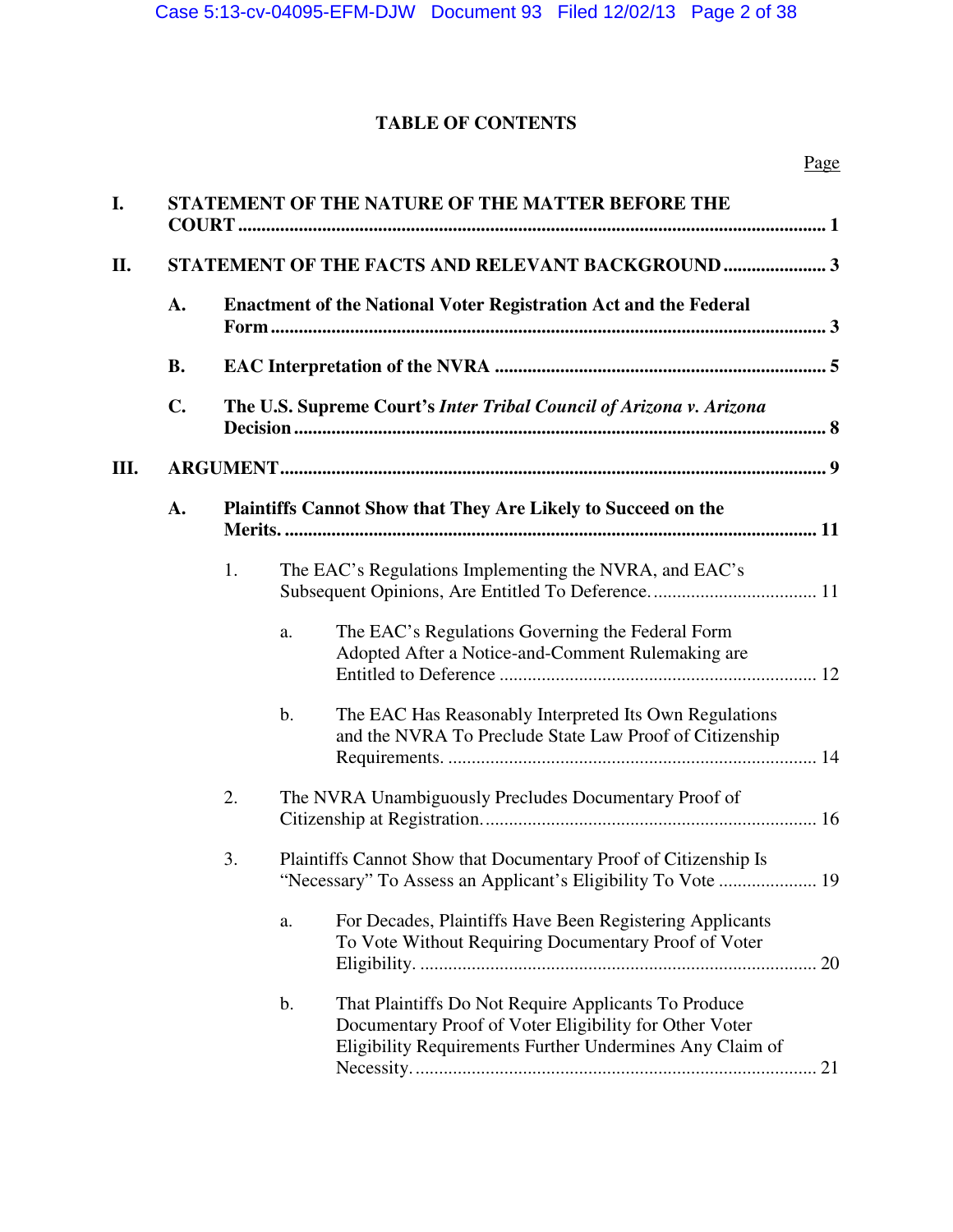# **TABLE OF CONTENTS (CONT'D)**

## Page

|     |                | <b>Plaintiffs Cannot Show that the Current Federal Form Precludes</b><br>4.<br>Them from Obtaining Information Necessary To Enforce Their |    |
|-----|----------------|-------------------------------------------------------------------------------------------------------------------------------------------|----|
|     |                | 5.<br>In Any Event, Federal Law Preempts Plaintiffs' State Law                                                                            |    |
|     | В.             | <b>Plaintiffs Will Not Be Irreparably Harmed if the Motion for</b>                                                                        |    |
|     | $\mathbf{C}$ . |                                                                                                                                           |    |
|     | D.             |                                                                                                                                           |    |
| IV. |                |                                                                                                                                           | 30 |
|     |                |                                                                                                                                           |    |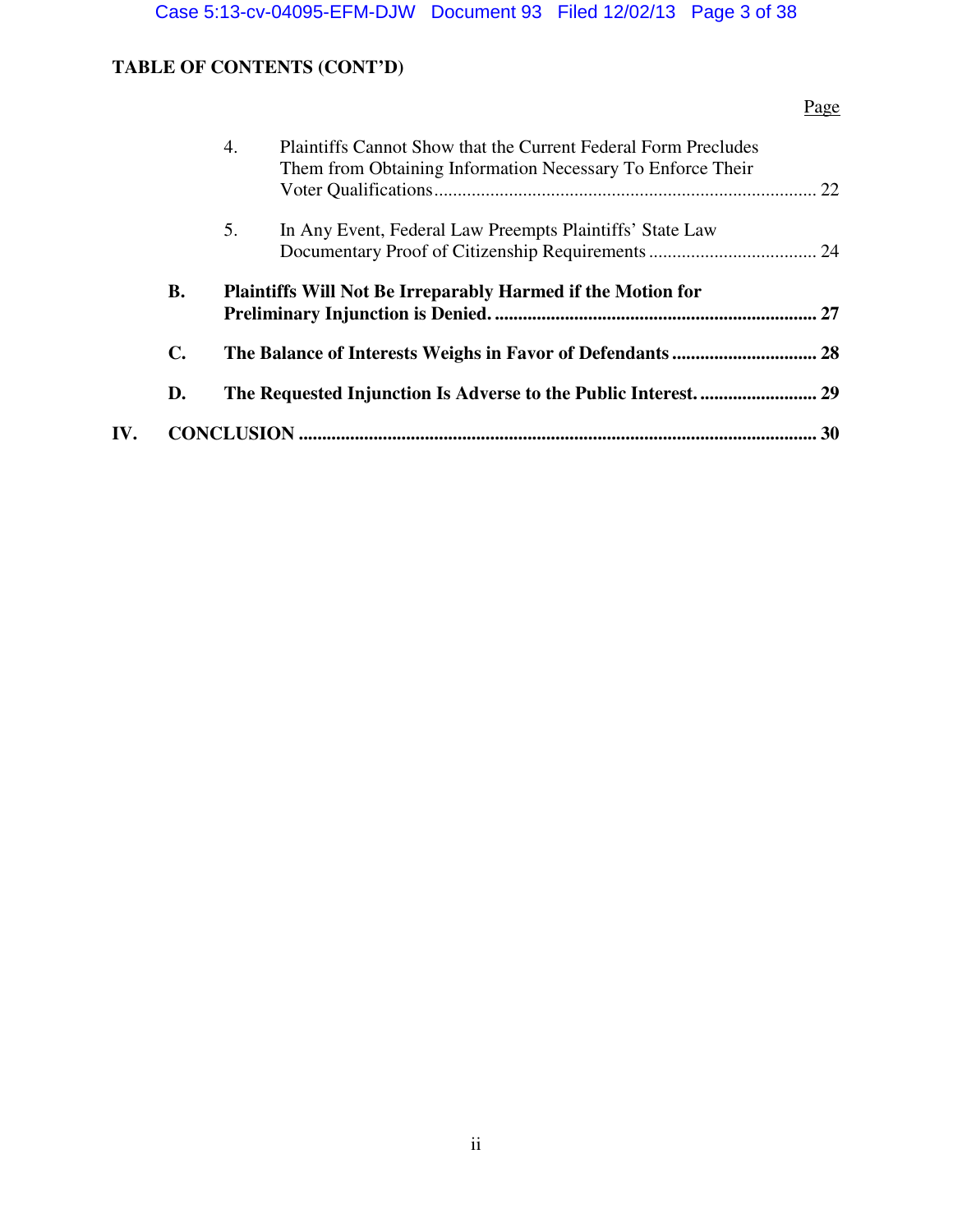# TABLE OF AUTHORITIES

## Page

## **Cases**

| ACORN v. Edgar,                                             |
|-------------------------------------------------------------|
| Allen v. Sybase, Inc.,                                      |
| Ariz. v. Inter Tribal Council of Ariz., Inc.,               |
| Ass'n of Cmty. Orgs. for Reform Now (ACORN) v. Miller,      |
| Bowles v. Seminole Rock & Sand Co.,                         |
| Chevron U.S.A., Inc. v. Natural Res. Def. Council, Inc.,    |
| City of N.Y. v. $F.C.C.,$                                   |
| Dominion Video Satellite, Inc. v. Echostar Satellite Corp., |
| Ex parte Siebold,                                           |
| Foster v. Love,                                             |
| Geier v. Am. Honda Motor Co.,                               |
| Gonzalez v. Arizona,                                        |
| Hillsborough Cnty. v. Automated Med. Labs., Inc.,           |
| Joudeh v. U.S.,                                             |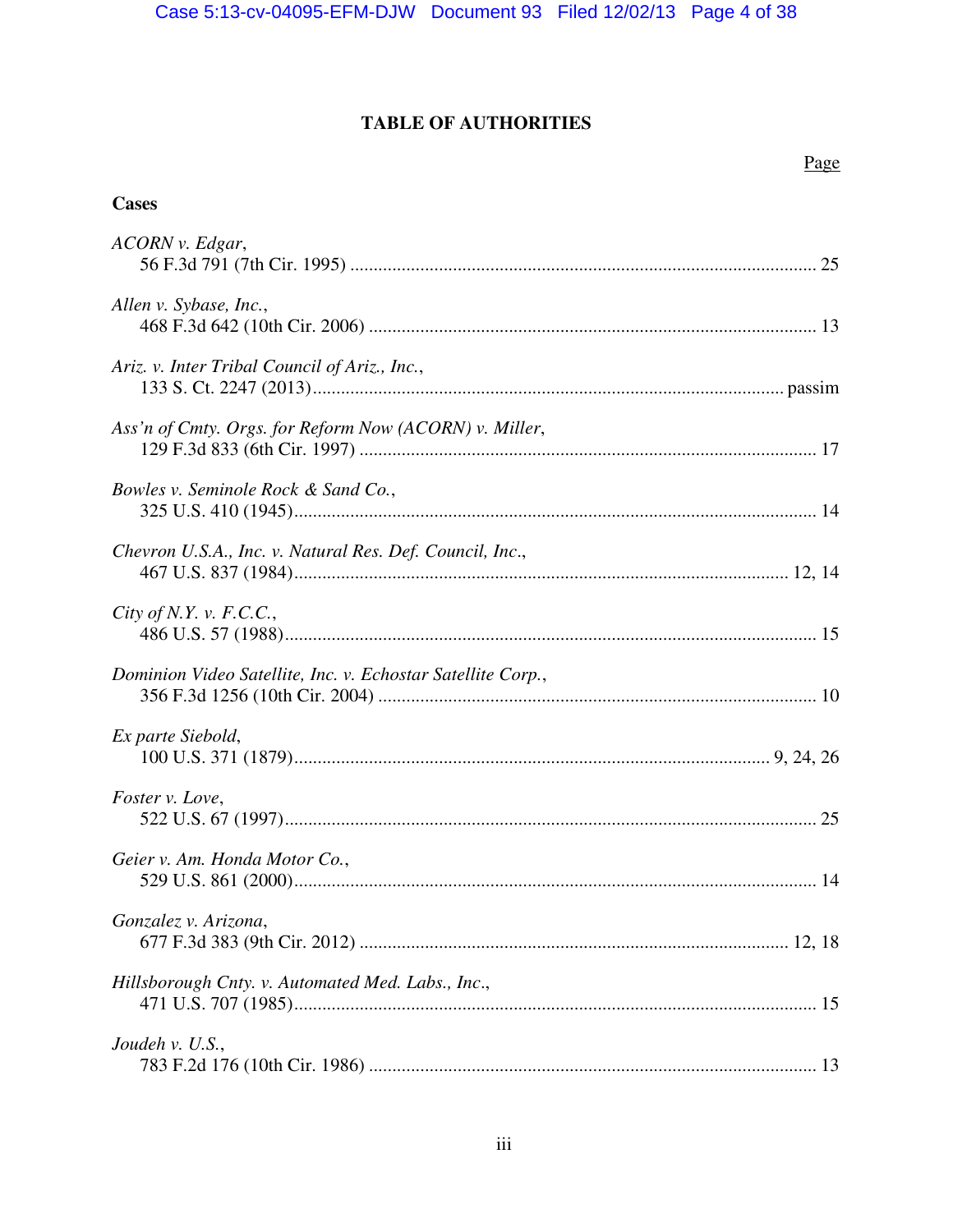# TABLE OF AUTHORITIES (CONT'D)

## Page

| Medtronic v. Lohr,                                           |
|--------------------------------------------------------------|
| Ngiraingas v. Sanchez,                                       |
| O Centro Espirita Beneficiente Uniao Do Vegetal v. Ashcroft, |
| Prairie Band of Potawatomi Indians v. Pierce,                |
| Schrier v. Univ. of Colo.,                                   |
| Smiley v. Citibank (S.D.), N.A.,                             |
| Smiley v. Holm,                                              |
| Udall v. Tallman,                                            |
| United States v. Barnard,                                    |
| United States v. Classic,                                    |
| United States v. Hayes,                                      |
| United States v. Ransom,                                     |
| United States v. Shimer,                                     |

# **Constitutional Provisions**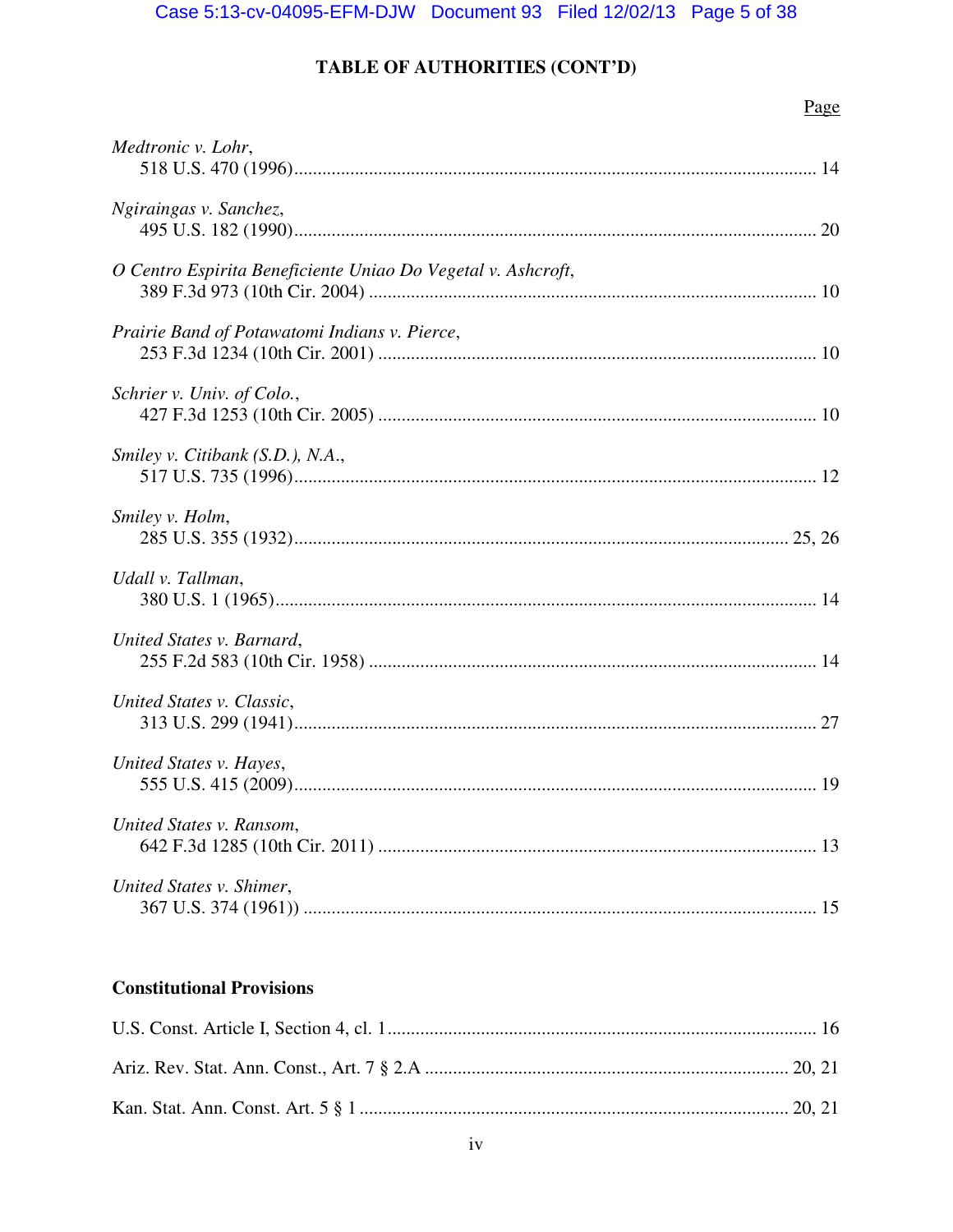## TABLE OF AUTHORITIES (CONT'D)

## Page

| <b>Regulations</b> |  |
|--------------------|--|
|                    |  |
|                    |  |
|                    |  |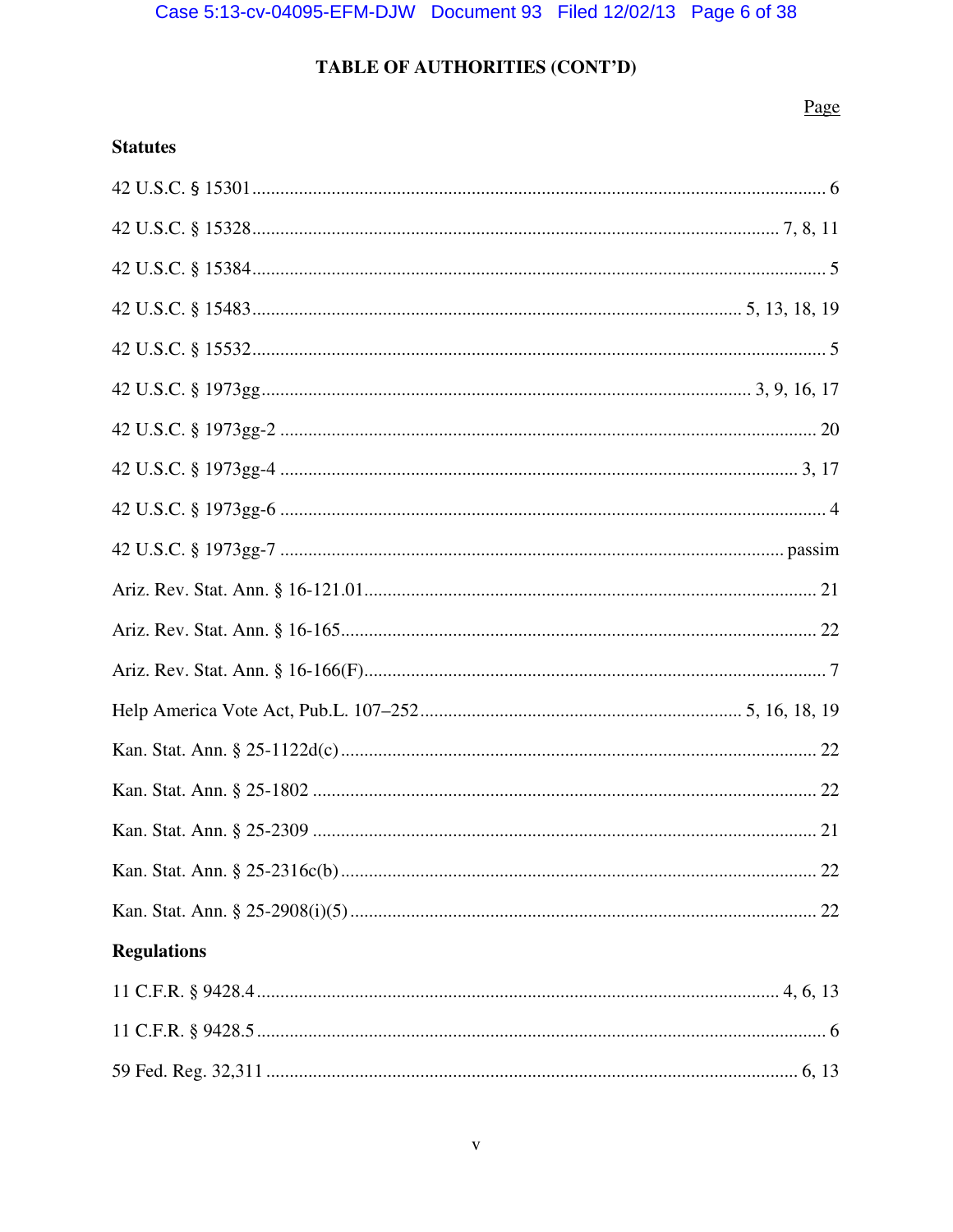# **TABLE OF AUTHORITIES (CONT'D)**

|                                                                                               | Page |
|-----------------------------------------------------------------------------------------------|------|
|                                                                                               |      |
|                                                                                               |      |
|                                                                                               |      |
| <b>Other Authorities</b>                                                                      |      |
|                                                                                               |      |
|                                                                                               |      |
|                                                                                               |      |
| Donsanto, Craig C. & Nancy L. Simmons, U.S. Dep't of Justice, Federal Prosecution of Election |      |
|                                                                                               |      |
|                                                                                               |      |
| Nat'l Clearinghouse on Election Admin., Fed. Election Comm'n,                                 |      |
|                                                                                               |      |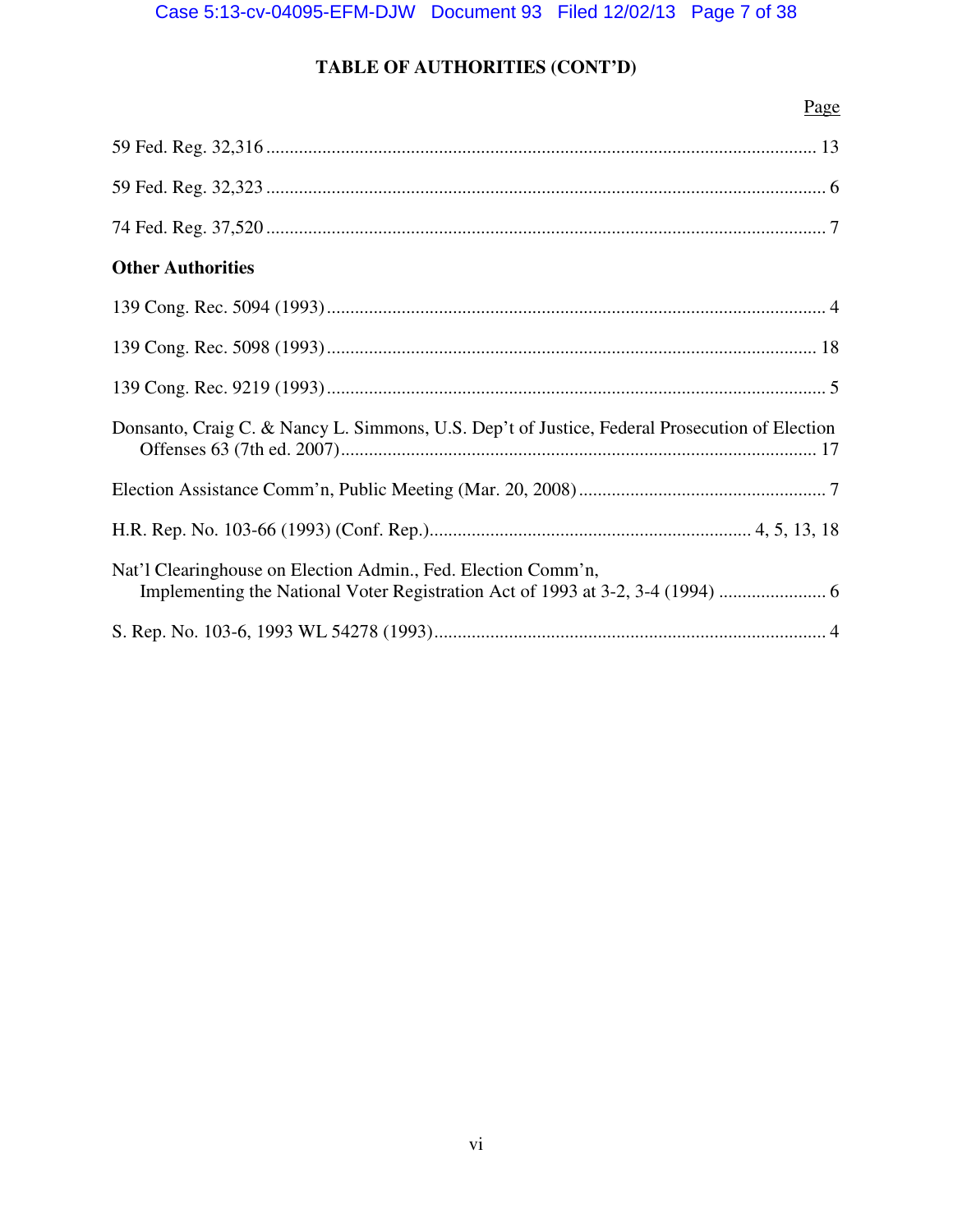### **I. STATEMENT OF THE NATURE OF THE MATTER BEFORE THE COURT**

By this lawsuit, Arizona and Kansas seek to seize victory from the jaws of defeat. Earlier this year, Arizona failed to persuade the U.S. Supreme Court that Arizona could require voter registration applicants to supply documentary proof of U.S. citizenship when they utilized the uniform national voter registration application form (the "Federal Form"). The Federal Form is the centerpiece of the National Voter Registration Act ("NVRA"), which requires all States to "accept and use" the Federal Form as developed and implemented by the U.S. Election Assistance Commission ("EAC") for mail-in voter registration.

The Supreme Court concluded that the Federal Form preempted Arizona's conflicting state law requiring documentary proof of citizenship at registration. *Ariz. v. Inter Tribal Council of Ariz., Inc.*, – U.S. – , 133 S. Ct. 2247, 2260 (2013) (hereinafter "*ITCA*"). The Court did so because Congress enacted the NVRA pursuant to its plenary power under the Elections Clause of the Constitution and required States to "accept and use" the Federal Form, which therefore displaced contrary State laws. The Federal Form administered by the EAC reflected the view, consistent with the NVRA, that documentary proof of citizenship is not "necessary" to assess the eligibility of registration applicants.

The Supreme Court did suggest that one avenue might remain open for Arizona, namely, it could seek to demonstrate to the EAC that requiring an individual applicant to produce documentary proof of citizenship at registration was actually "necessary" under the NVRA to determine voter eligibility, and failing that, to challenge the EAC's determination in court under the Administrative Procedure Act ("APA"). *ITCA*, 133 S. Ct. at 2259-60.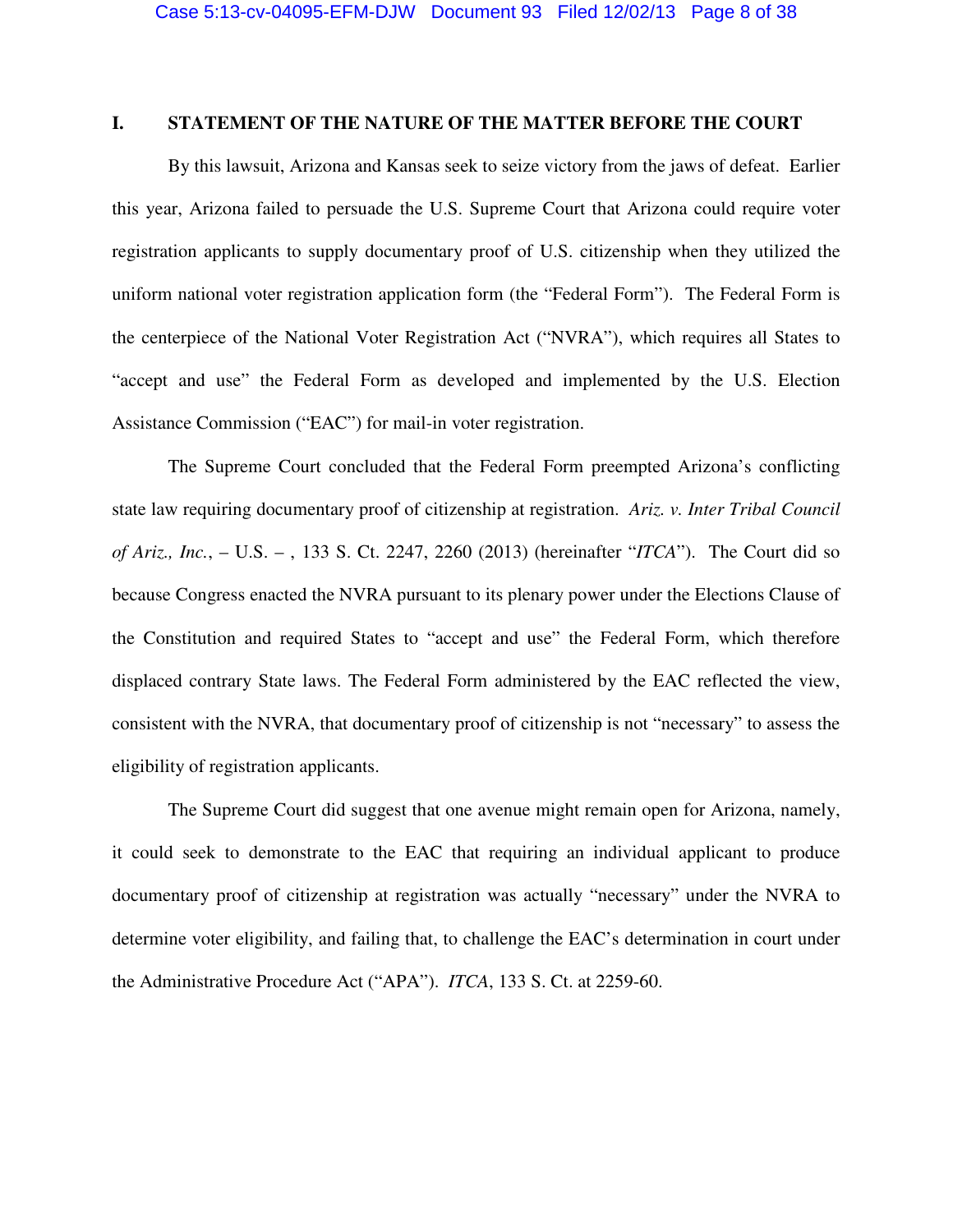#### Case 5:13-cv-04095-EFM-DJW Document 93 Filed 12/02/13 Page 9 of 38

 Plaintiffs apparently construe the Supreme Court's suggestion as a roadmap for obtaining relief from the Supreme Court's *ITCA* ruling in the form of a preliminary injunction.<sup>1</sup> Yet nothing could be further from the truth. Instead, the "roadmap" portion of the *ITCA* opinion places this matter under the APA and thereby, under the normal rules of administrative law, establishes that Plaintiffs bear the heavy burden to persuade the EAC—notwithstanding the plain terms and intent of the NVRA—to reverse more than a decade of regulatory and interpretative guidance under, and consistent with, the NVRA. As the government demonstrates in its brief, Plaintiffs did not even attempt to carry their burden before the EAC and cannot seek to fix the record now on an appeal from an administrative ruling.

But even if this Court could review this case outside of the confines of the APA, we respectfully submit that Plaintiffs cannot show they are likely to succeed on the merits for at least five independent reasons: *First*, the EAC's regulations implementing the NVRA, and reflecting EAC's judgment that documentary proof of citizenship is neither consistent with the NVRA nor necessary for Plaintiffs to determine voter qualification, are entitled to deference. *Second*, the NVRA forbids requiring documentary proof of citizenship requirements. *Third*, Plaintiffs did not even attempt to show before the EAC, and have not shown here, that documentary proof of citizenship is necessary to assess an applicant's eligibility to vote. *Fourth*, Plaintiffs cannot show that federal law precludes them from obtaining the information that is necessary for them to assess voter qualifications. *Fifth*, while the Court need not reach the issue, nothing in the Constitution prevents federal law from clearly preempting Plaintiffs' state law documentary

 $\overline{a}$ 

<sup>1</sup> Although Plaintiffs have moved to convert their motion for a preliminary injunction (ECF No. 16), to a motion for summary judgment (ECF No. # 32), the Court has not ruled on that conversion motion, leaving Plaintiffs' preliminary injunction motion as their operative motion. Accordingly, the undersigned style this brief as an opposition to Plaintiffs' preliminary injunction motion. Should the Court allow conversion to a summary judgment, the undersigned submit that summary judgment should be denied for many of the same reasons detailed in this brief.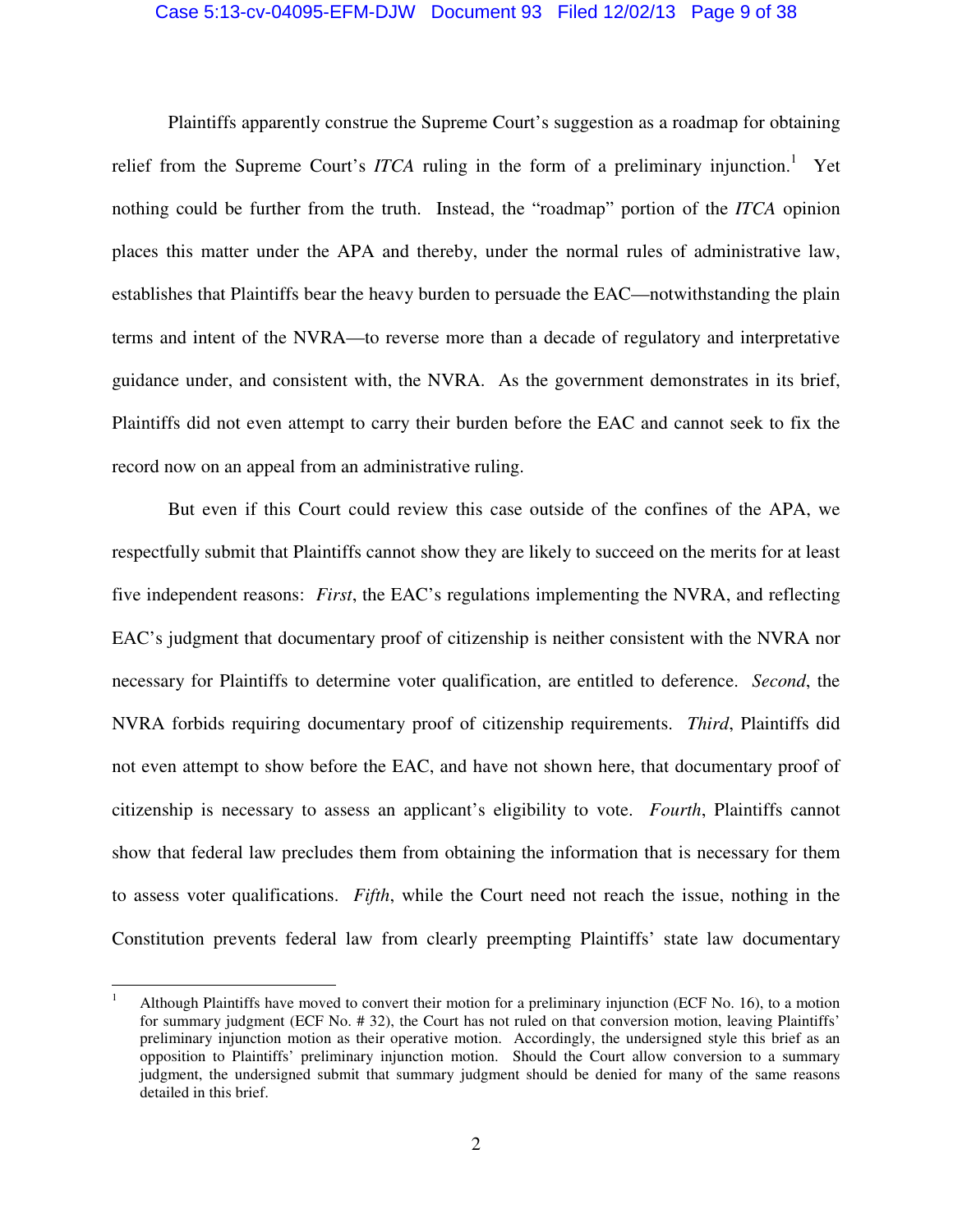#### Case 5:13-cv-04095-EFM-DJW Document 93 Filed 12/02/13 Page 10 of 38

proof of citizenship requirements. Plaintiffs cannot demonstrate that they are likely to succeed on the merits. Nor can they satisfy the other requirements for a preliminary injunction. Accordingly, Plaintiffs' motion for a preliminary injunction must be denied.

#### **II. STATEMENT OF THE FACTS AND RELEVANT BACKGROUND**

#### **A. Enactment of the National Voter Registration Act and the Federal Form**

Congress enacted the NVRA pursuant to its authority under the Elections Clause, U.S. Const. art. I, § 4, cl. 1. The NVRA's express goals are to "increase the number of eligible citizens who register to vote in elections for Federal office" and implement procedures at all levels of government to "enhance[] the participation of eligible citizens as voters in elections for Federal office." 42 U.S.C. § 1973gg(b)(1), (2). One of the primary ways in which the NVRA was intended to combat problematic state laws and facilitate voter registration was through its mail registration provisions. *See ITCA*, 133 S. Ct. at 2256 (citing 42 U.S.C. § 1973gg(b)) (noting that Federal Form was intended by Congress to increase registration in federal elections). The centerpiece of these new provisions was the creation of a standardized mail-in registration form that could be used by citizens of any state to register for federal elections. *See* 42 U.S.C. § 1973gg-4. By providing for the creation of a standardized registration form that "[e]ach State shall accept and use," *id.* § 1973gg-4(a)(1), Congress sought to ensure that states could not disenfranchise voters by setting discriminatory or burdensome registration requirements. *See ITCA*, 133 S. Ct. at 2255 ("[T]he Federal Form guarantees that a simple means of registering to vote in federal elections will be available").

The NVRA prescribed the voter registration application form's content, setting forth several limitations and requirements. First, the application form "may require only such identifying information . . . and other information . . . as is necessary to enable the appropriate State election official to assess the eligibility of the applicant." *Id.* § 1973gg-7(b)(1). Second,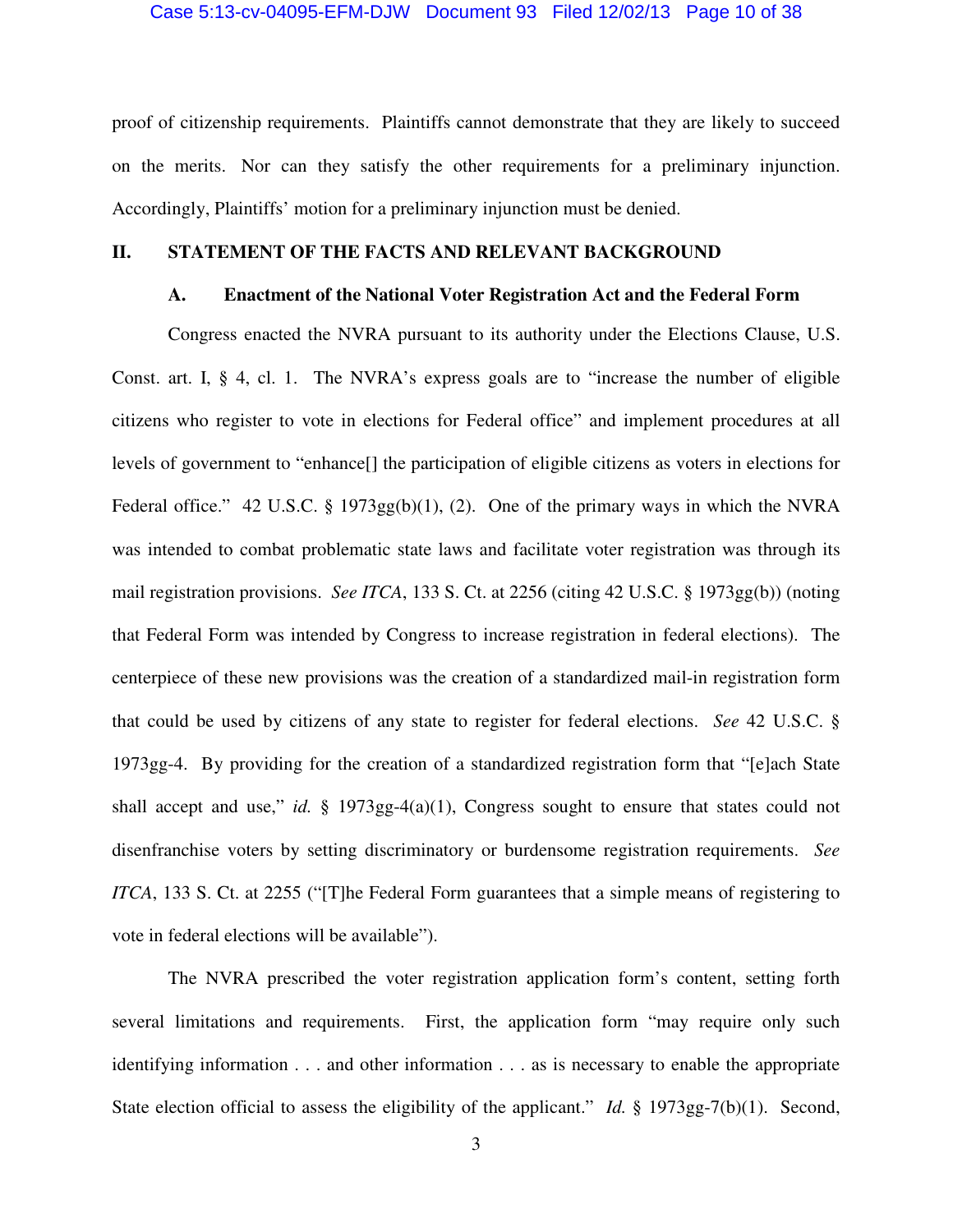#### Case 5:13-cv-04095-EFM-DJW Document 93 Filed 12/02/13 Page 11 of 38

the form must specify that U.S. citizenship is an eligibility requirement for voting. *Id.* § 1973gg-7(b)(2)(A); *see* 11 C.F.R. § 9428.4(b)(1). Third, the form must contain an attestation that the applicant meets all eligibility requirements, including U.S. citizenship. 42 U.S.C. § 1973gg-7(b)(2)(B). Fourth, it must require that the applicant sign under penalty of perjury. *Id.*  § 1973gg-7(b)(2)(C). Fifth, the form must list the "penalties provided by law for submission of a false voter registration application." *Id.* §§ 1973gg-6(a)(5)(B), 1973gg-7(b)(4)(i). Sixth, it "may not include any requirement for notarization or other formal authentication." *Id.* § 1973gg-7(b)(3). The NVRA vested the FEC (and now the EAC) with the sole authority to develop the application form in consultation with the various States. *Id.* § 1973gg-7(a)(2).

Congress thoroughly debated what information was needed for state election officials to assess whether an applicant was a U.S. citizen. Most Members of Congress thought applicants should be required to attest under penalty of perjury that they were U.S. citizens; others wanted to go further, demanding documentary proof of citizenship, such as a passport or birth certificate. The Senate Committee was in the former camp. S. Rep. No. 103-6, 1993 WL 54278, at \*11, \*37 (1993) [hereinafter "Senate Report"].

Worried that "mail registration under this bill would preclude" a State from requiring documentary "proof of citizenship at the time of registration," *id.* at \*55 (minority views), the Committee dissenters sponsored an amendment stating that "[n]othing in this Act shall be construed to preclude a State from requiring presentation of documentary evidence of the citizenship of an applicant for voter registration." 139 Cong. Rec. 5094, 5098 (1993). The amendment passed in the Senate, but the House opposed. *See* H.R. Rep. No. 103-66, at 23 (1993) (Conf. Rep.) [hereinafter "Conference Report"]. The Conference Committee ultimately rejected the Senate amendment, finding that it was "not necessary or consistent with the purposes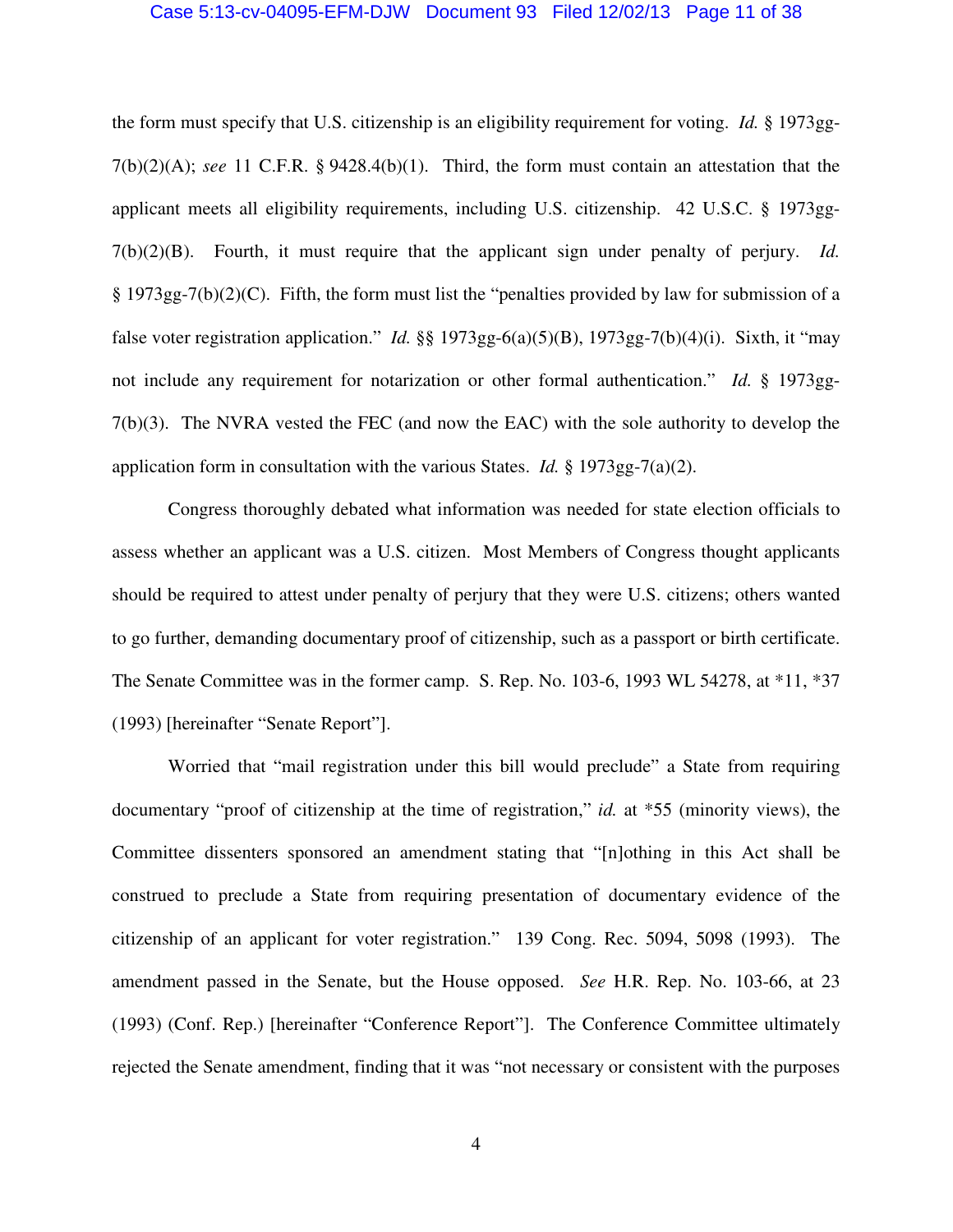#### Case 5:13-cv-04095-EFM-DJW Document 93 Filed 12/02/13 Page 12 of 38

of this Act" and "could be interpreted by States to permit registration requirements that could effectively eliminate, or seriously interfere with, the [Act's] mail registration program." *Id.*

After the bill was reported out of conference, its House opponents moved to recommit the bill to the Committee on House Administration, specifically to direct reinsertion of the Senate amendment permitting States to require documentary proof of citizenship. That motion was defeated by a vote of 259 to 164. *See* 139 Cong. Rec. 9219, 9231-32 (1993). Thus, after votes in both the House and the Senate on this specific question, the final version of the NVRA did not include any provision permitting States to require documentary proof of citizenship.

The Federal Form remained largely unchanged until 2002, when Congress passed the Help America Vote Act ("HAVA"). HAVA transferred responsibility for the Federal Form from the FEC to the newly created Election Assistance Commission. 42 U.S.C. § 15532. HAVA also required the Form to include the question, "Are you a citizen of the United States of America?" and check-boxes for the applicant to answer that question.<sup>2</sup> *Id.* § 15483(b)(4)(A)(i). The EAC revised the Federal Form to meet these new statutory requirements. No change was made to the NVRA directives that the Form include an attestation of eligibility (including citizenship) and that the applicant sign under penalty of perjury.

#### **B. EAC Interpretation of the NVRA**

 $\overline{a}$ 

The NVRA required a notice-and-comment rulemaking in order to create the Federal Form. Following the NVRA's enactment, the FEC (EAC's predecessor) conducted a notice-andcomment rulemaking and then adopted a Federal Form that specified registrants, among other requirements, attest to their U.S. citizenship, in accordance with the statute's goals and mandates.

<sup>2</sup> HAVA also provided the states with new tools to assess the eligibility of voter registration applications, such as a valid driver's license, the applicant's driver's license number, or the last four digits of the applicant's Social Security number. *See* 42 U.S.C. §§ 15384(b); 15483(a)(5)(A)(i).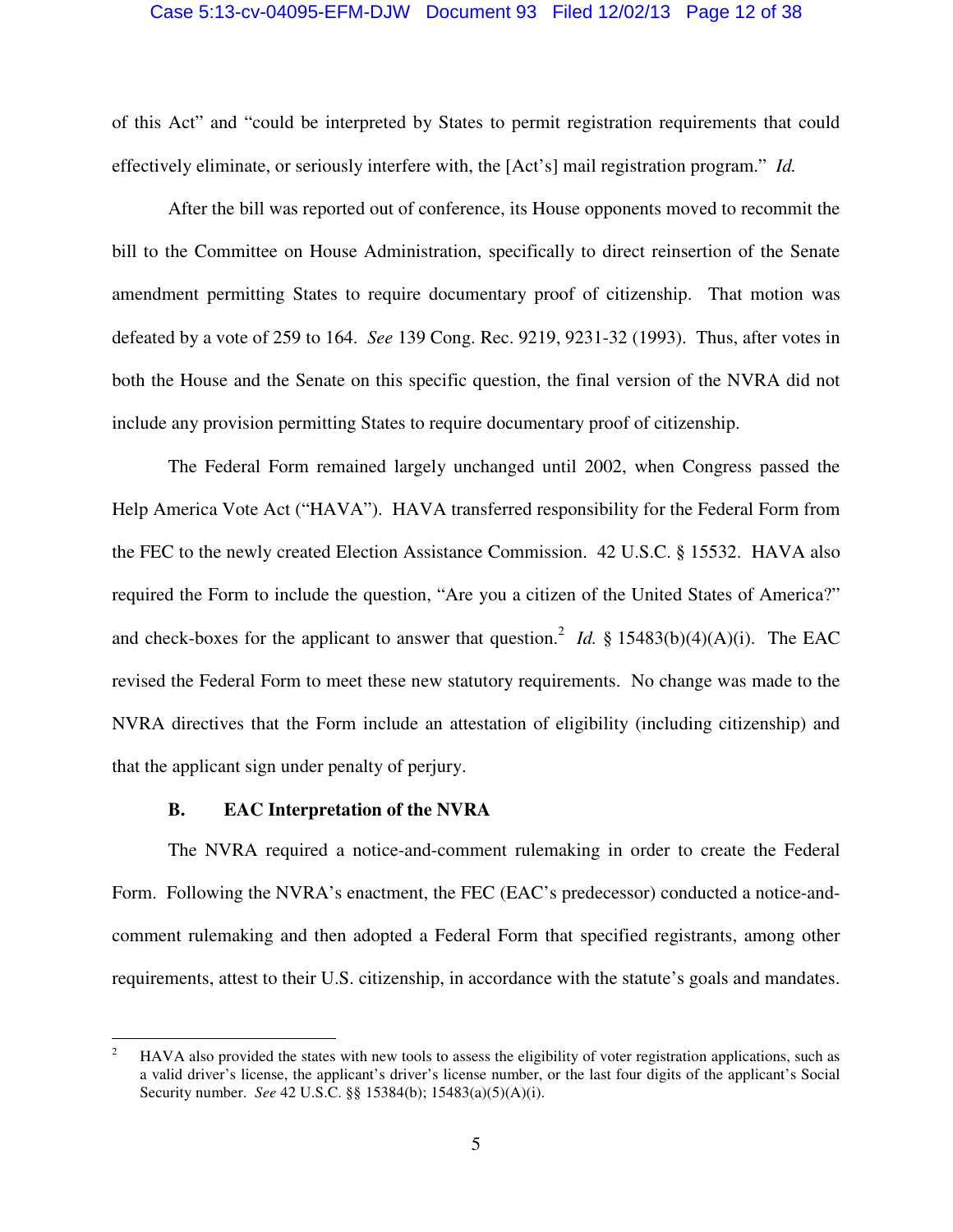#### Case 5:13-cv-04095-EFM-DJW Document 93 Filed 12/02/13 Page 13 of 38

*See* Nat'l Voter Registration Act of 1993, 59 Fed. Reg. 32,311 (June 23, 1994). The final regulations adopting the Federal Form embody the EAC's view that under the NVRA, documentary proof is not "necessary . . . to assess the eligibility of the applicant," 42 U.S.C. § 1973gg-7(b)(1), as the Federal Form requires only an attestation of citizenship. *See* Nat'l Clearinghouse on Election Admin., Fed. Election Comm'n, Implementing the National Voter Registration Act of 1993 at 3-2, 3-4 (1994), http://www.eac.gov/assets/1/Page/Implementing% 20the%20NVRA%20of%201993%20Requirements%20Issues%20Approaches%20and%20Exa mples%20Jan%201%201994.pdf; 11 C.F.R. § 9428.4(b)(1), (2).

The Federal Form the FEC developed consists of a single sheet of cardstock that the applicant can simply fill out, sign under penalty of perjury, stamp, and mail as a postcard to the appropriate state election official. *See* 11 C.F.R. § 9428.5. It does not require applicants to submit any documentation. *See* 11 C.F.R. § 9428.4(b). Rather, the Federal Form contains the following attestation:

I have reviewed my state's instructions and I swear/affirm that:

□ I am a United States Citizen.

 $\Box$  I meet the eligibility requirements of my state and subscribe to any oath required.  $\Box$  The information I have provided is true to the best of my knowledge under penalty of perjury. If I have provided false information, I may be fined, imprisoned, or (if not a U.S. citizen) deported from or refused entry to the United States.

Compl. Ex. 1, at 4; *see also* 42 U.S.C. § 1973gg-7(b)(2).

 After receiving public comment, the Federal Election Commission (FEC), which previously had responsibility for the NVRA, issued regulations implementing these requirements on June 23, 1994. See 59 Fed. Reg. 32,323 (June 23, 1994). The Help America Vote Act of 2002, Pub. L. 107-252, 116 Stat. 1666 (codified at 42 U.S.C. § 15301 *et seq.*), transferred to EAC functions fulfilled by the FEC under Section 9(a) of the NVRA. The FEC and EAC entered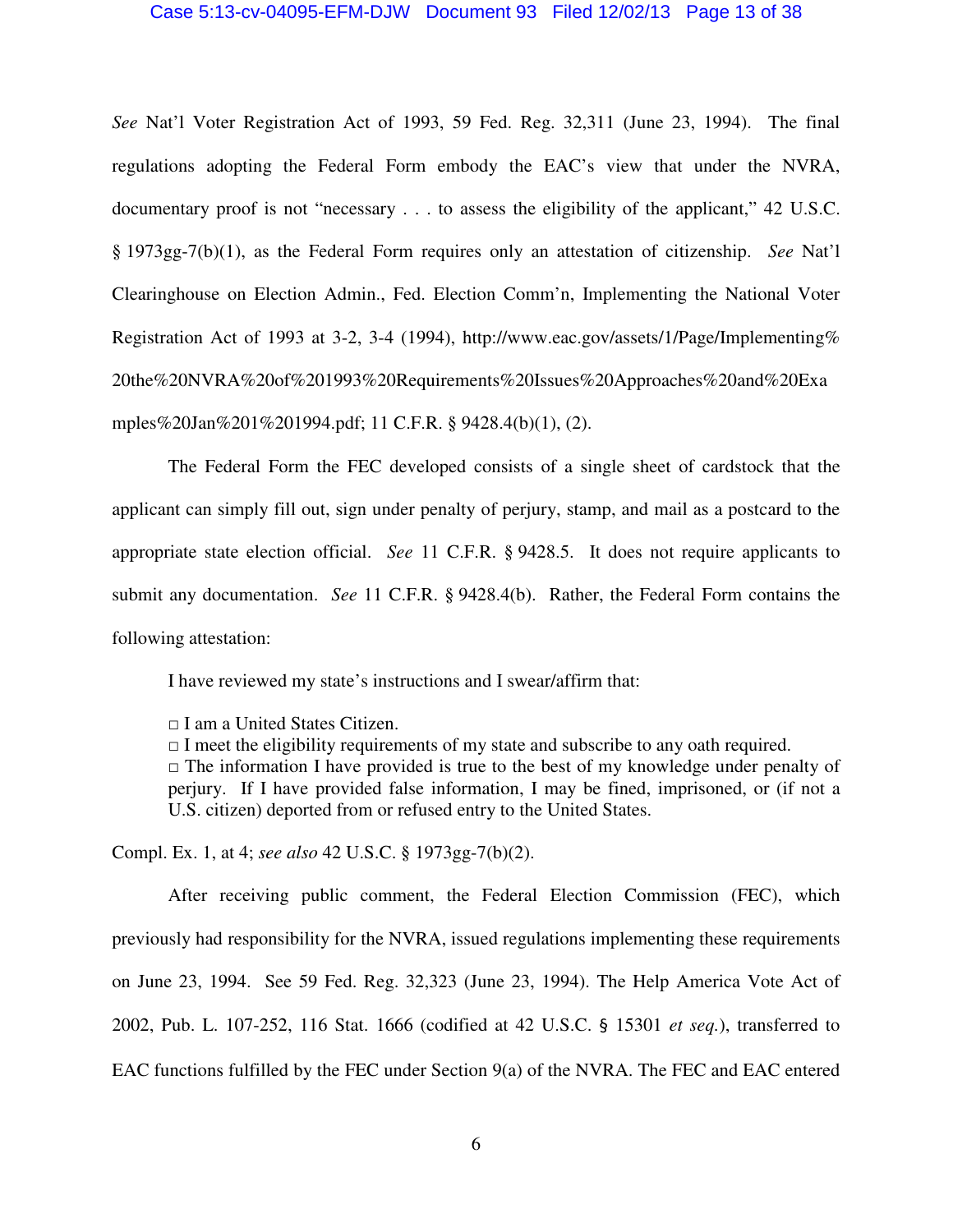#### Case 5:13-cv-04095-EFM-DJW Document 93 Filed 12/02/13 Page 14 of 38

into a joint rulemaking to transfer the NVRA regulations from the FEC to EAC on July 29, 2009. *See* 74 Fed. Reg. 37,520. The transfer became effective on August 28, 2009.

The EAC has consistently interpreted the NVRA and its own regulations to preclude documentary proof of citizenship. Arizona first requested in 2005 that the EAC amend the Federal Form to include Arizona's newly-minted documentary proof of citizenship requirement following the passage of Proposition 200, which provides that an Arizona "county recorder shall reject any application for registration that is not accompanied by satisfactory evidence of United States citizenship" and listed the documents that must be submitted to prove citizenship. Ariz. Rev. Stat. Ann. § 16-166(F).

The EAC's Executive Director responded that Proposition 200 was "preempted by Federal law" and that Arizona "may not mandate additional registration procedures that condition the acceptance of the Federal Form." *See* Compl., Ex. 10 at 3. The EAC further explained that "[n]o state may condition acceptance of the Federal Form upon receipt of additional proof." *Id.* The EAC's rejection of Arizona's 2005 request was based on its own understanding of the information required using the Federal Form, consistent with its regulations, and the NVRA's text. *See id*.

After Arizona sought reconsideration, the EAC commissioners voted and divided 2-2 on Arizona's request to amend the Federal Form in light of Arizona's Proposition 200, which meant that no action could be taken. *See* 42 U.S.C. § 15328 ("Any action which the Commission is authorized to carry out under this chapter may be carried out only with the approval of three of its members"). *See* Compl. Ex. 13; Election Assistance Comm'n, Public Meeting (Mar. 20, 2008), available at http://www.eac.gov/assets/1/Events/minutes%20public%20meeting %20march%2020%202008.pdf. As Commissioner Ray Martinez III explained, the EAC has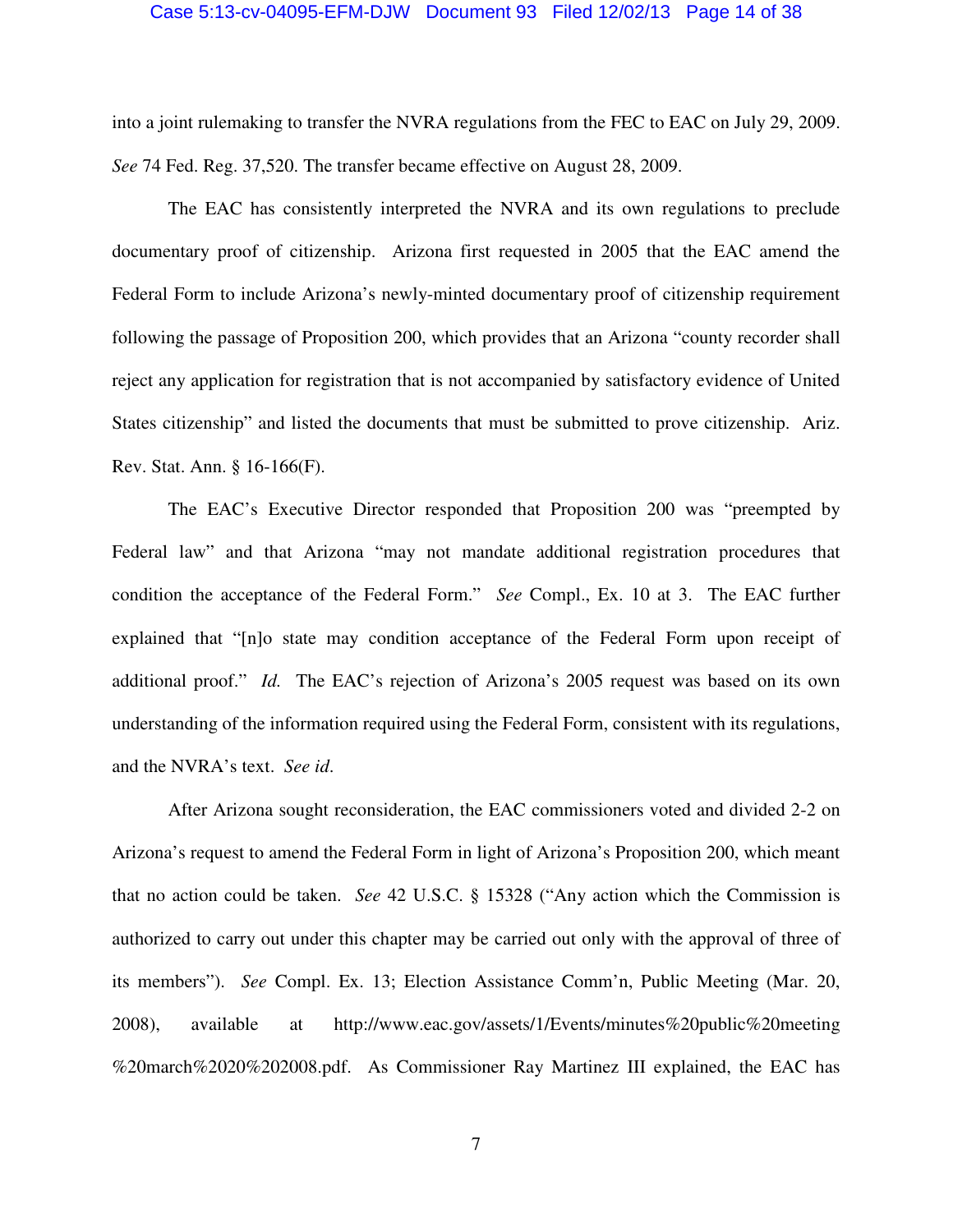#### Case 5:13-cv-04095-EFM-DJW Document 93 Filed 12/02/13 Page 15 of 38

"established its own interpretive precedent regarding the use and acceptance of the Federal Form [and] upheld established precedent from our predecessor agency, the Federal Election Commission." Compl. Ex. 13, at 5. Under this precedent—which remains intact—the "language of NVRA mandates that the Federal Form, without supplementation, be accepted and used by states to add an individual to its registration rolls." *Id.* (internal quotation marks and citation omitted).

Similarly and contemporaneously, the EAC advised Florida that it could not require applicants to answer additional questions about mental capacity and felony status on the Federal Form. Br. of the League of Women Voters as Amicus Curiae in Support of Respondents, *Arizona v. Inter Tribal Council of Arizona, Inc.*, 133 S. Ct. 2247 (2013) (No. 12-71), App. A, 2013 WL 267032, at \*1A. The Florida advisory went on to clarify the agency's position that "states may not create policies or pass laws" that alter the Federal Form's requirements in any way. *Id.* at \*7A. This was the last time a majority of commissioners spoke on the issue of preemption. *Id.*; *see also* 42 U.S.C. § 15328 (requiring that any official action by the EAC must be approved by a majority of commissioners).

#### **C. The U.S. Supreme Court's** *Inter Tribal Council of Arizona v. Arizona* **Decision**

Proposed Defendant-Intervenor League of Women Voters of Arizona, along with various other groups, challenged Proposition 200 and Arizona's implementation of it because, *inter alia*, Arizona rejected completed Federal Form applications that were not accompanied by additional documentary evidence of citizenship. *ITCA*, 133 S. Ct. at 2252. The Supreme Court ultimately ruled against Arizona, requiring the State "accept and use" the Federal Form as promulgated by the EAC, regardless of what Proposition 200 provided. *Id.* at 2255-56 ("No matter what procedural hurdles a State's own form imposes, the Federal Form guarantees that a simple means of registering to vote in federal elections will be available" so as to "increas[e] the number of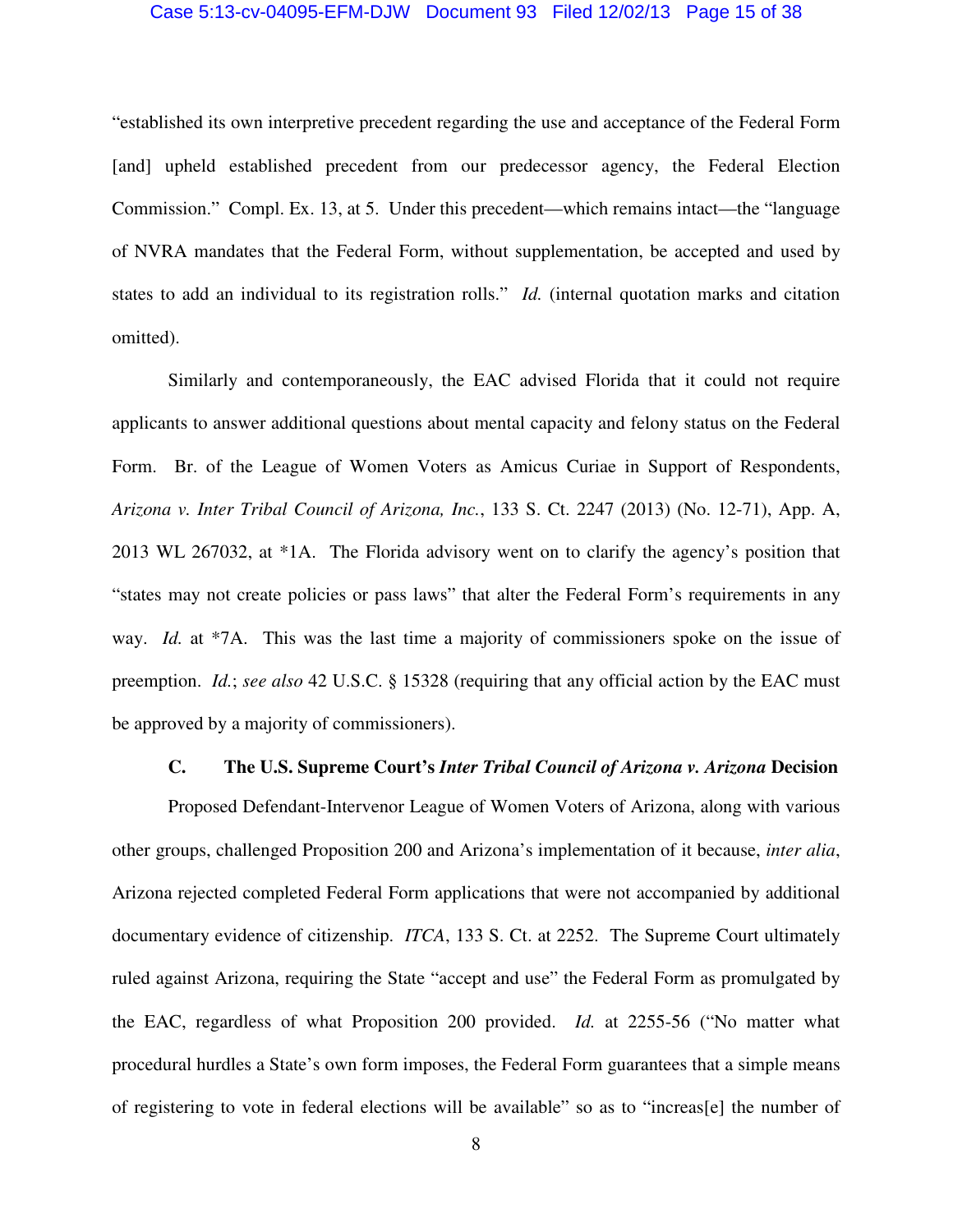#### Case 5:13-cv-04095-EFM-DJW Document 93 Filed 12/02/13 Page 16 of 38

eligible citizens who register to vote in elections for Federal office." (citing § 1973gg(b)). After careful analysis of the NVRA and EAC actions, the Supreme Court held that the NVRA "precludes [states] from requiring a Federal Form applicant to submit information beyond that required by the form itself." *Id.* at 2260. "We conclude that the fairest reading of the statute is that a state-imposed requirement of evidence of citizenship not required by the Federal Form is 'inconsistent with' the NVRA's mandate that States 'accept and use' the Federal Form." *Id.* at 2257 (quoting *Ex parte Siebold*, 100 U.S. 371, 397 (1879)).

Noting that Arizona could have challenged EAC action under the APA at the time of the first application, the Court nonetheless suggested Arizona might again attempt to request the EAC to include the documentary proof requirement in the Federal Form, and if the EAC did not grant the request, Arizona could seek to challenge that agency determination under the Administrative Procedure Act. *See id.* at 2258-60 & n.10. Shortly after *ITCA* was decided, Arizona and Kansas (which had enacted its own law substantially identical to Arizona's) renewed their separate requests to the EAC, without enclosing any evidence to support their assertion that an applicant's submission of documentary proof of citizenship at registration was necessary for Plaintiffs to determine if an applicant was a U.S. citizen. Compl. Exs. 5, 14. Acting consistently with the NVRA and the agency's regulations and policies, the EAC staff deferred and did not approve the Arizona and Kansas requests in the absence of a quorum of Commissioners. This litigation ensued.

#### **III. ARGUMENT**

To prevail on a motion for preliminary injunctive relief, Plaintiffs must demonstrate: (1) substantial likelihood of success on the merits; (2) imminent irreparable harm; (3) that the threatened injury outweighs the harm the preliminary injunction might cause the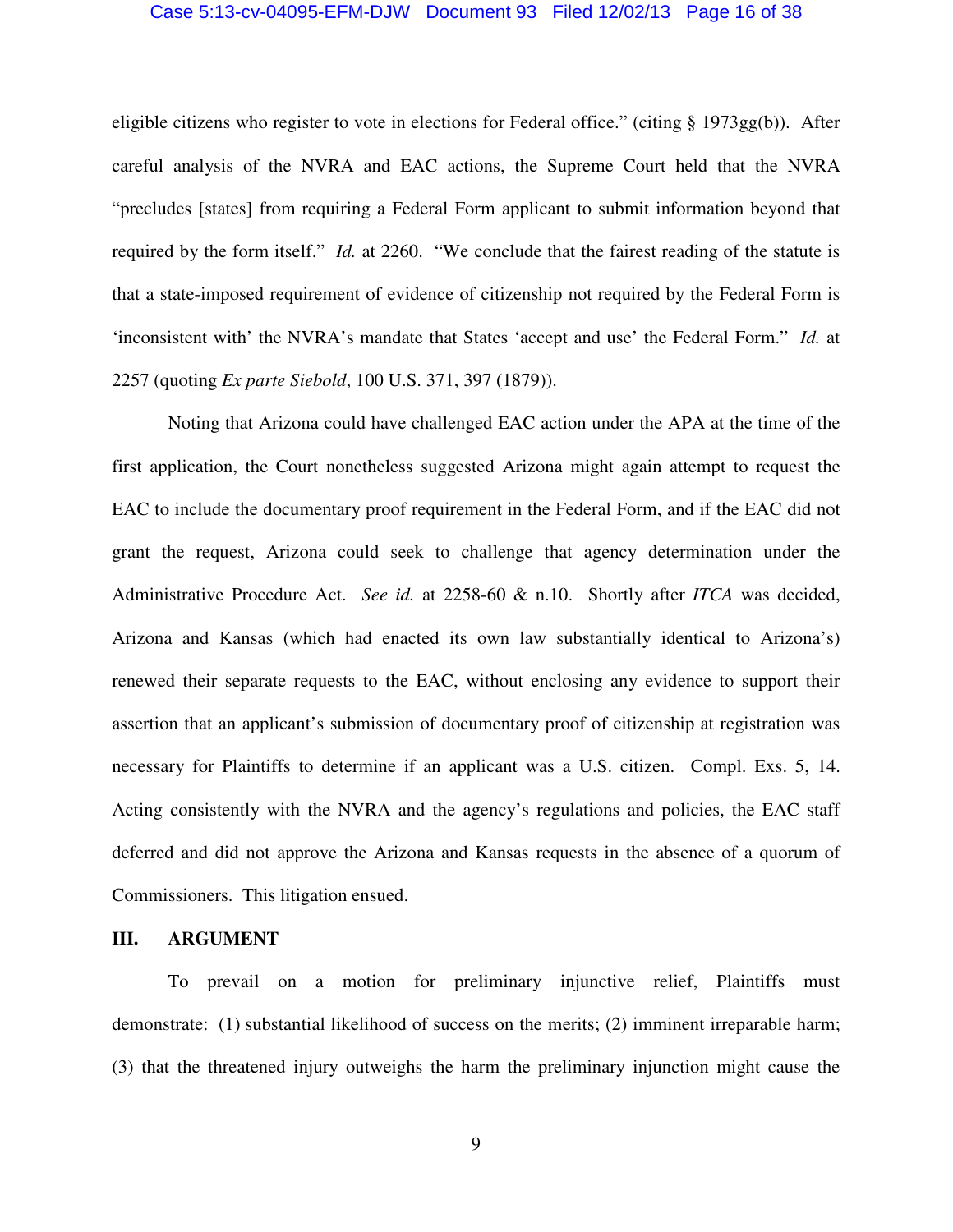#### Case 5:13-cv-04095-EFM-DJW Document 93 Filed 12/02/13 Page 17 of 38

opposing party; and (4) the preliminary injunction will not adversely affect the public interest. *Dominion Video Satellite, Inc. v. Echostar Satellite Corp.*, 356 F.3d 1256, 1260 (10th Cir. 2004); *Prairie Band of Potawatomi Indians v. Pierce*, 253 F.3d 1234, 1246 (10th Cir. 2001). Because a preliminary injunction "is an extraordinary remedy, the right to relief must be clear and unequivocal." *Dominion*, 356 F.3d at 1261 (internal quotation marks and citation omitted). Merely showing that the potential injury would be "serious or substantial" or simple economic loss is insufficient to show irreparable harm. *Schrier v. Univ. of Colo.*, 427 F.3d 1253, 1267 (10th Cir. 2005) (internal quotation and citations omitted); *Dominion*, 356 F.3d at 1262- 63. Rather, the injury must be "certain, great, actual, and not theoretical," and the party seeking relief must show that the harm is "of such imminence that there is a clear and present need for equitable relief to prevent irreparable harm." *Schrier*, 427 F.3d at 1267 (internal quotation marks omitted).

Here, Plaintiffs seek relief that is "specifically disfavored" in the Tenth Circuit. *O Centro Espirita Beneficiente Uniao Do Vegetal v. Ashcroft*, 389 F.3d 973, 975 (10th Cir. 2004) (*en banc*) (per curiam). "Specifically disfavored" preliminary injunctions are: (1) those that seek to alter the status quo; (2) mandatory preliminary injunctions; and (3) those that afford the movant all the relief that it could recover at the conclusion of a full trial on the merits. *Id.* Such preliminary injunctions "must be more closely scrutinized to assure that the exigencies of the case support the granting of a remedy that is extraordinary even in the normal course." *Id.*  Movants seeking such injunctions must satisfy a heightened standard and must make a "strong showing both with regard to the likelihood of success on the merits and with regard to the balance of the harms." *Id.* at 976. Plaintiffs' motion is at once all three types: it seeks to alter the status quo, namely the federal voter registration requirements in place for over 20 years, and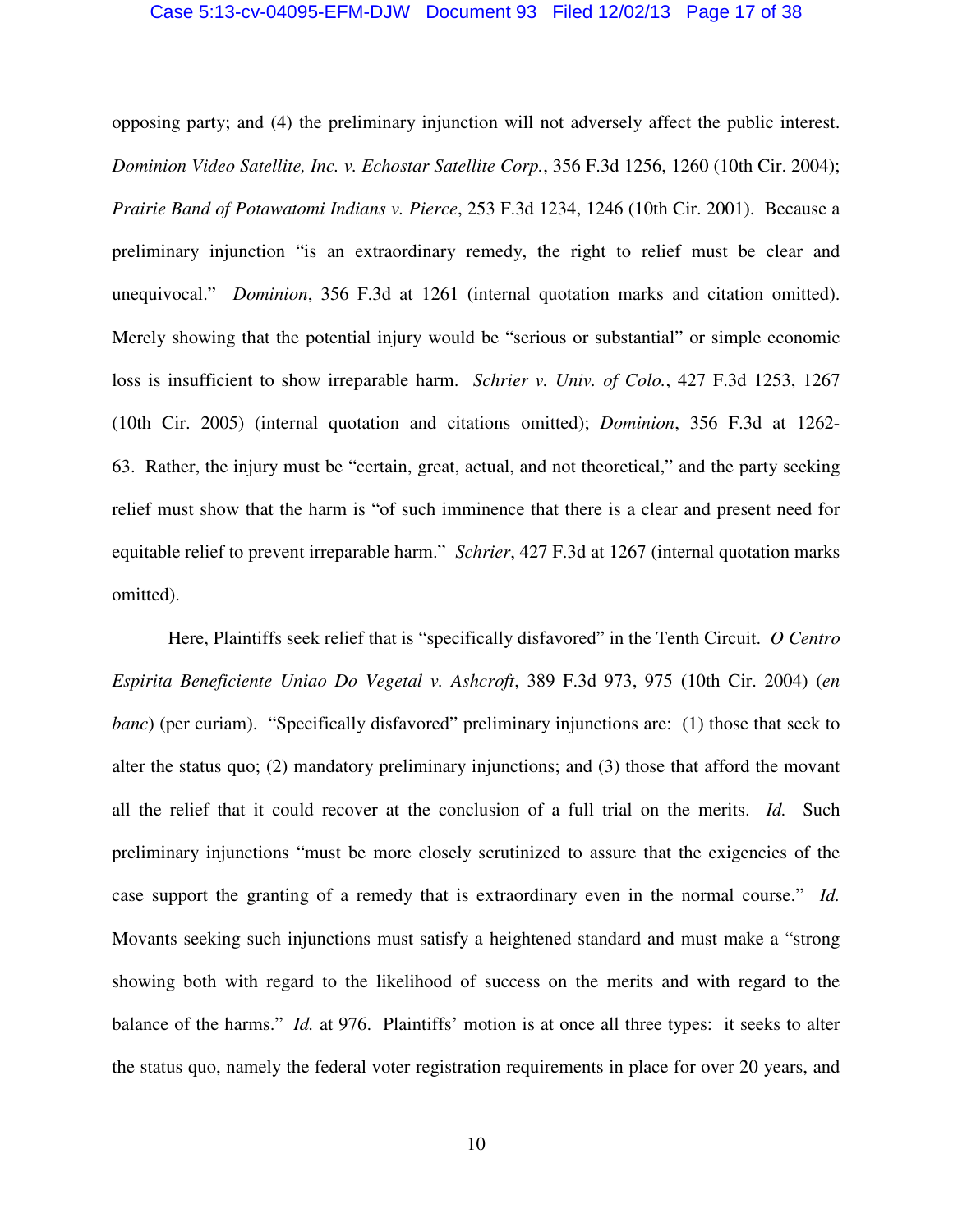#### Case 5:13-cv-04095-EFM-DJW Document 93 Filed 12/02/13 Page 18 of 38

it seeks a writ of mandamus ordering the EAC to modify the Federal Form, which is all the relief Plaintiffs could recover at the conclusion of a full trial on the merits. Plaintiffs therefore must satisfy the heightened standard before any injunction can issue. As demonstrated below, Plaintiffs cannot, and their motion must be denied.

#### **A. Plaintiffs Cannot Show that They Are Likely to Succeed on the Merits.**

Plaintiffs cannot show, never mind make the requisite "strong showing," that they are likely to succeed on the merits.

> 1. The EAC's Regulations Implementing the NVRA, and EAC's Subsequent Opinions, Are Entitled To Deference.

This brief assumes for purposes of argument that the EAC's decision to defer consideration of and not approve Arizona's and Kansas's renewed requests until the appointment of the requisite number of EAC Commissioners, *see* 42 U.S.C. § 15328, constitutes a final agency action reviewable by this Court under the APA. While the EAC's decisions on Plaintiffs' requests were avowedly rendered in the absence of a Commission quorum, even assuming that the EAC had reached the merits of the renewed requests, the EAC could not have approved the Arizona and Kansas requests. The outcome there would be the same and this Court should leave that result undisturbed. That is so for several reasons. *First*, the EAC previously has concluded that documentary proof may not be required under the NVRA, and the EAC's rules and regulations, and EAC prior interpretations reflecting that conclusion serve as precedent for subsequent cases that raise the same issues, and are entitled to deference by this reviewing Court. *Second*, the EAC could have reached no other decision in view of the NVRA's unambiguous text which sets forth the specific application information necessary with respect to U.S. citizenship and that list does not include documentary proof. *Third*, Arizona and Kansas both failed to present any evidence to the EAC demonstrating that documentary proof of citizenship is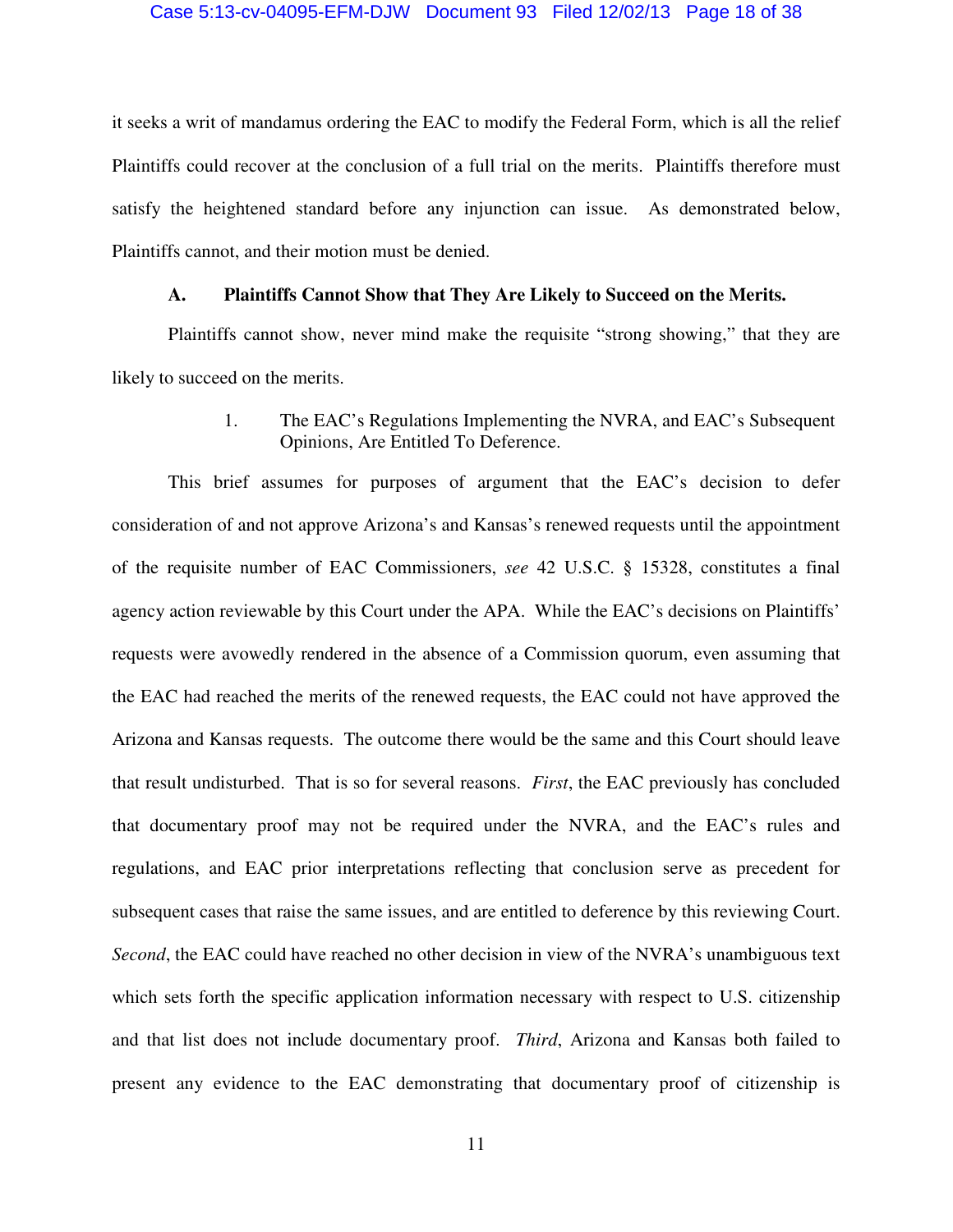#### Case 5:13-cv-04095-EFM-DJW Document 93 Filed 12/02/13 Page 19 of 38

necessary for them to assess voter qualifications, a fatal defect they cannot cure by seeking to expand the administrative record on appeal.

### a. The EAC's Regulations Governing the Federal Form Adopted After a Notice-and-Comment Rulemaking are Entitled to Deference

The EAC's rules and regulations adopting the specifications for the Federal Form after a formal notice-and comment-rulemaking, are entitled to deference as they reflect a reasonable—if not the only (see infra, III.A.2)—reading of the NVRA. *See generally Chevron U.S.A., Inc. v. Natural Res. Def. Council, Inc*., 467 U.S. 837 (1984). Indeed, the Circuit Court of Appeals and the Supreme Court in *ITCA* determined that this was the best reading of the NVRA. *ITCA*, 133 S. Ct. at 2257; *Gonzalez v. Arizona*, 677 F. 3d 383, 398 (9th Cir. 2012) (*en banc*). Federal courts accord *Chevron* deference "because of a presumption that Congress, when it left ambiguity in a statute meant for implementation by an agency, understood that the ambiguity would be resolved, first and foremost, by the agency, and desired the agency (rather than the courts) to possess whatever degree of discretion the ambiguity allows." *Smiley v. Citibank (S.D.), N.A*., 517 U.S. 735, 740-41 (1996). Moreover, since Congress during the legislative process voted on and rejected multiple times a requirement of documentary proof of citizenship at registration, the NVRA left little ambiguity, if any.

Here, the NVRA designated the EAC as the agency charged with preparing the Federal Form, and the EAC therefore is uniquely positioned to interpret the NVRA, including its mail voter registration provisions. As explained above, a standardized mail voter registration form was one of the centerpieces of the NVRA. *Supra* II.A., at 3-4.

The FEC, in adopting the original regulations implementing the Federal Form, interpreted the NVRA as requiring only "necessary" identifying information in connection with the Federal Form. 42 U.S.C. § 1973gg-7(b)(1). The FEC further determined that documentary proof of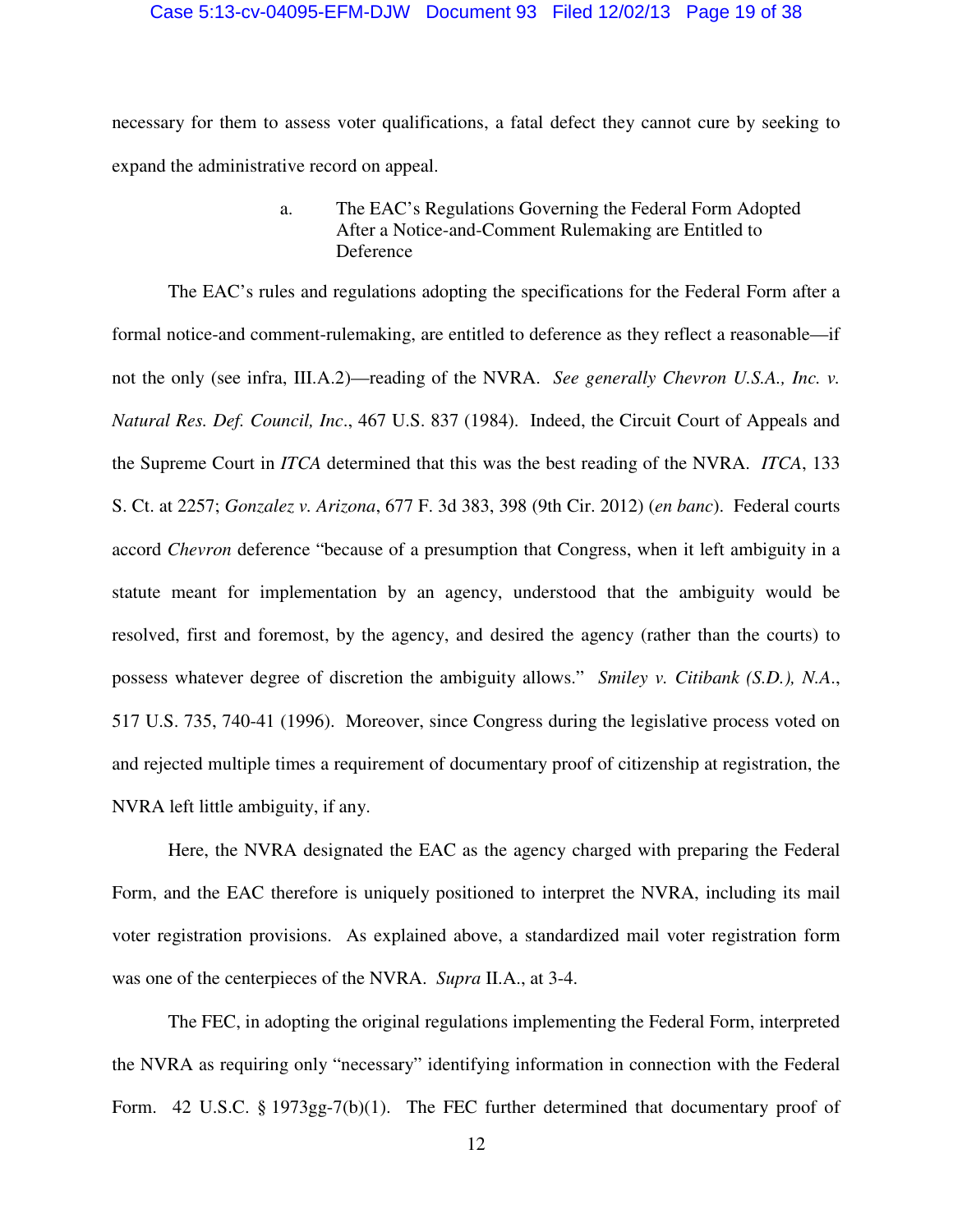#### Case 5:13-cv-04095-EFM-DJW Document 93 Filed 12/02/13 Page 20 of 38

citizenship was not "necessary" by not making it a requirement of the Federal Form. This interpretation is eminently reasonable. Congress deliberately refused to allow states to condition their acceptance of the Federal Form on proof of citizenship. *See* H.R. Rep. No. 103-66, at 23- 24. Furthermore, through its rulemaking, EAC had the opportunity to gather information and ultimately make an educated decision regarding what information was "necessary" for the Federal Form. 59 Fed. Reg. 32,311.

Through its regulations at 11 C.F.R. § 9428.4(b), the EAC determined that an applicant's attestation of eligibility (including U.S. citizenship), affirmative answer to the question "Are you a citizen of the United States of America?," and signature under penalty of perjury are the "only [information] . . . necessary" on the Federal Form to allow state officials to determine an applicant's citizenship. 42 U.S.C. § 1973gg-7(b)(1); *id.* § 15483(b)(4)(A)(i). Indeed, during the rulemaking proceeding to develop the Federal Form, the EAC specifically found that "[t]he issue of U.S. citizenship is addressed within the oath required by the Act and signed by the applicant under penalty of perjury." 59 Fed. Reg. 32,316; *see also id.* at 32,311 (describing extensive notice and comment during the EAC's rulemaking proceedings). The EAC's formal regulations carry the force of law and are therefore entitled to deference. *See, e.g., United States v. Ransom*, 642 F.3d 1285, 1292 n.5 (10th Cir. 2011) ("Statutorily authorized, substantive regulations generally do 'have the force of law unless they are irreconcilable with the clear meaning of a statute, as revealed by its language, purpose, and history.'") (quoting *Allen v. Sybase, Inc.*, 468 F.3d 642, 646 n.3 (10th Cir. 2006); *Joudeh v. U.S.*, 783 F.2d 176, 180-81 (10th Cir. 1986) ("[A] regulation promulgated by an administrative agency charged with the administration of an Act has the force and effect of law if it is reasonably related to administrative enforcement and does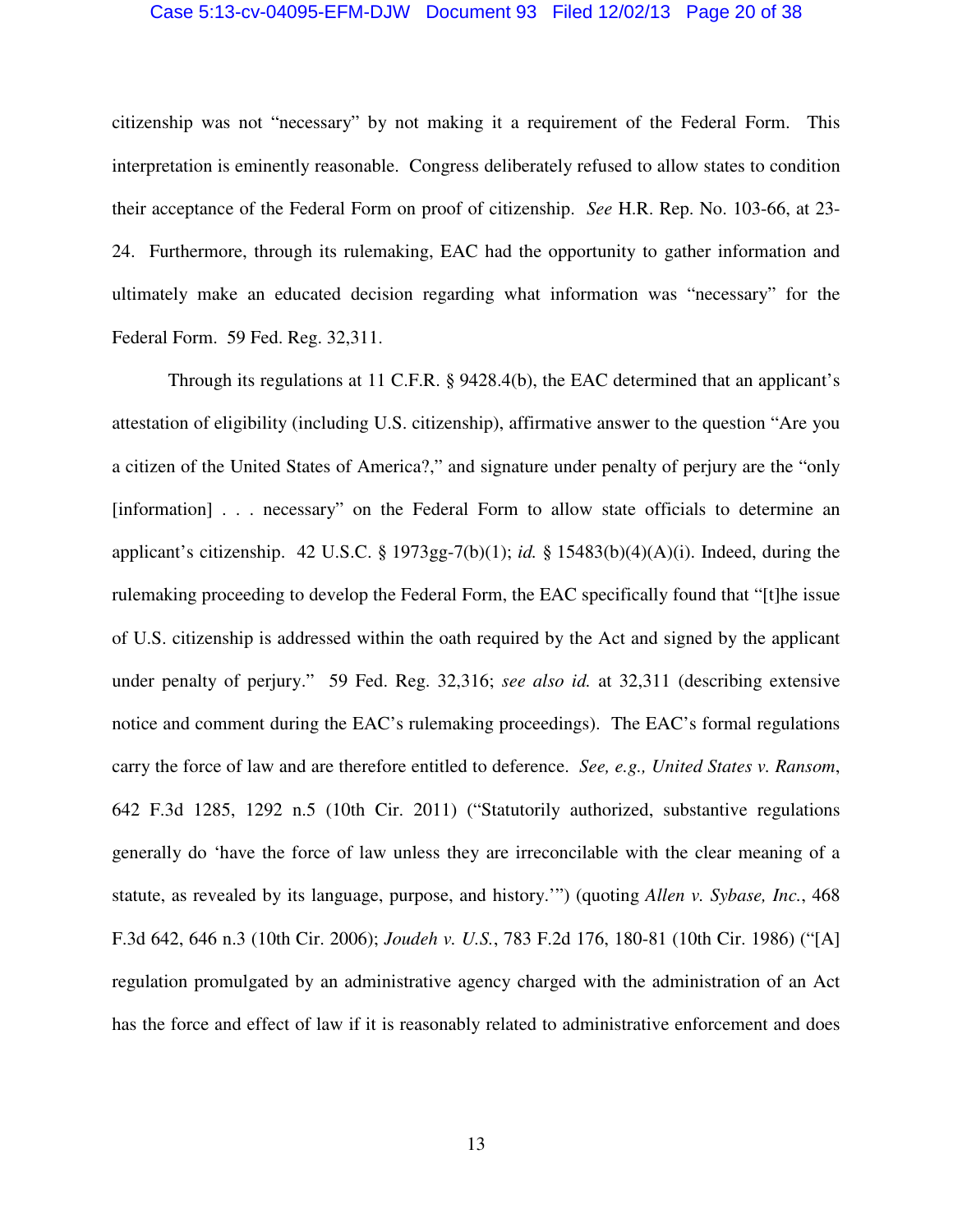#### Case 5:13-cv-04095-EFM-DJW Document 93 Filed 12/02/13 Page 21 of 38

not contravene statutory provisions") (citing *United States v. Barnard*, 255 F.2d 583 (10th Cir. 1958)).

The Commission's determination that documentary proof of citizenship neither is necessary to enable state election officials to assess voter eligibility nor ought to be requested as part of the Federal Form is certainly a permissible construction of the statute, especially since the NVRA expressly committed to the federal agency's discretion the decision as to what information is or is not necessary and ought to be included on the Federal Form, and is therefore entitled to deference. The agency's regulations implementing the NVRA and adopting the Federal Form reflect reasonable interpretations of the NVRA and are also entitled to deference, precluding Kansas and Arizona's requests here.

### b. The EAC Has Reasonably Interpreted Its Own Regulations and the NVRA To Preclude State Law Proof of Citizenship Requirements.

The EAC's interpretations of its own regulations governing the Federal Form are entitled to even greater deference. *See Bowles v. Seminole Rock & Sand Co.*, 325 U.S. 410, 413-14 (1945) (when a case "involves an interpretation of an administrative regulation . . . the ultimate criterion is the administrative interpretation, which becomes of controlling weight unless it is plainly erroneous or inconsistent with the regulations"); *see also Udall v. Tallman*, 380 U.S. 1, 16 (1965) ("When the construction of an administrative regulation rather than a statute is in issue, deference is *even more clearly* in order.") (emphasis added). And it is well established that agency views on the preemptive effects of its governing statute and regulations are entitled to *Chevron* deference. "The agency is likely to have a thorough understanding of its own regulation and its objectives and is 'uniquely qualified' to comprehend the likely impact of state requirements." *Geier v. Am. Honda Motor Co.*, 529 U.S. 861, 883 (2000) (quoting *Medtronic v.*  Lohr, 518 U.S. 470, 496 (1996)). "[I]f the agency's choice to pre-empt 'represents a reasonable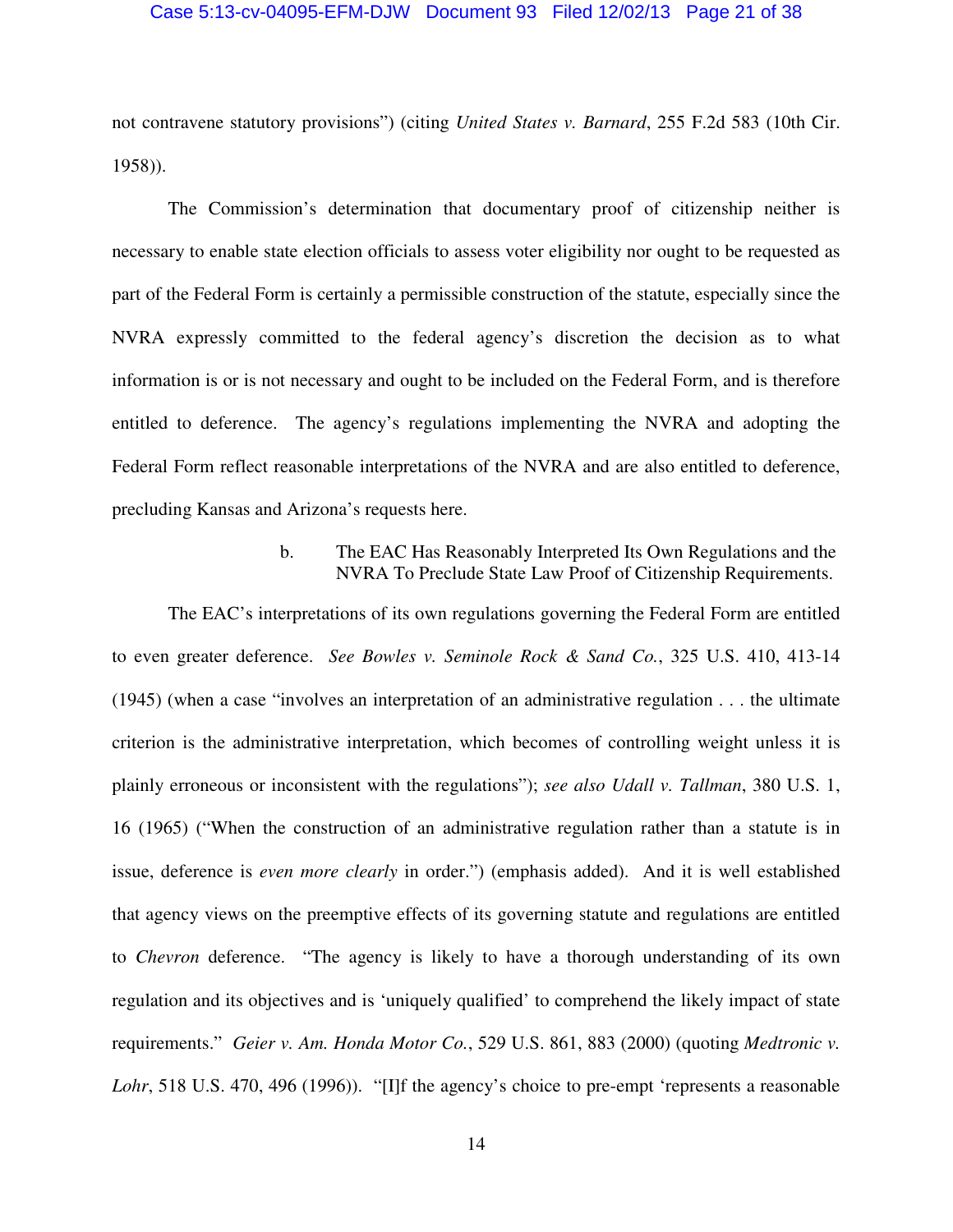#### Case 5:13-cv-04095-EFM-DJW Document 93 Filed 12/02/13 Page 22 of 38

accommodation of conflicting policies that were committed to the agency's care by the statute, [courts] should not disturb it unless it appears from the statute or its legislative history that the accommodation is not one that Congress would have sanctioned.'" *City of N.Y. v. F.C.C.*, 486 U.S. 57, 64 (1988) (quoting *United States v. Shimer*, 367 U.S. 374, 383 (1961)); *see Hillsborough Cty. v. Automated Med. Labs., Inc*., 471 U.S. 707, 714 (1985) (considering agency understanding of preemptive effect of regulations "dispositive").

Here, the EAC has consistently concluded that Arizona's proof of citizenship requirement was contrary to the NVRA and the Federal Form embodied in the EAC's regulations, and therefore is preempted by the NVRA. The EAC's conclusions with respect to the preemptive effect of the Federal Form are entitled to deference here. And those conclusions apply equally to Kansas's documentary proof requirement, which is substantially similar and patterned on Arizona's law.

Plaintiffs suggest that the EAC's denial of their request is somehow arbitrary and capricious because "[i]n 2012, the EAC approved a modification to the Louisiana-specific instructions of the Federal Form similar to the instructions requested by Plaintiffs." Pls.' Br. at 17-18. But Louisiana does *not* require applicants to produce documentary proof of citizenship at registration. Instead, the Louisiana-specific instructions require that applicants without a valid driver's license or social security number "attach one of the following items to his application: (a) a copy of a current and valid photo identification; or (b) a copy of a current utility bill, bank statement, government check, paycheck, or other government document that shows the name and address of applicant"—documents that typically do not establish an applicant's citizenship and that federal law already requires first-time voters who register by mail to provide either with their applications or when they appear to vote. *See* Compl. Ex. 1, at 9. To the extent that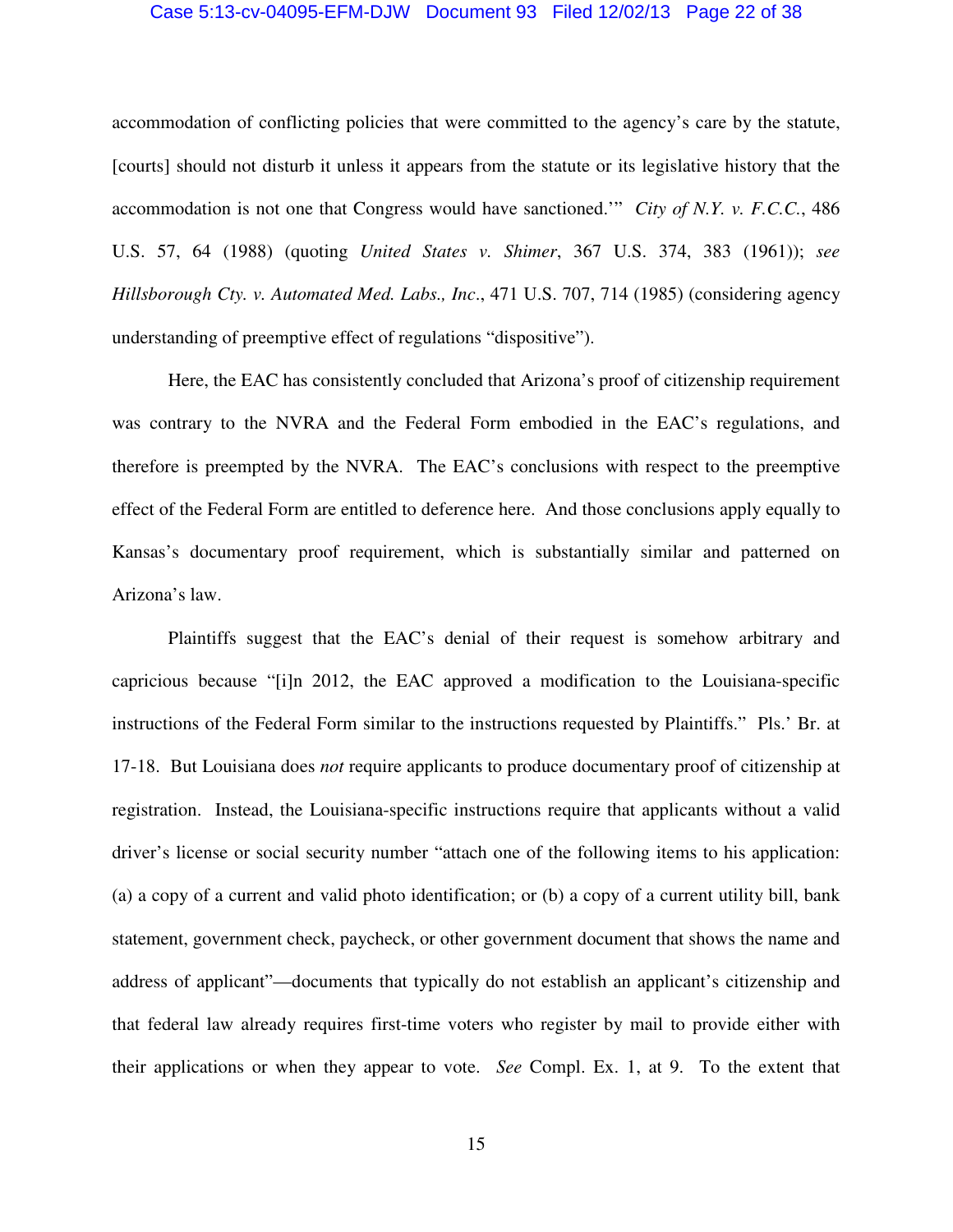#### Case 5:13-cv-04095-EFM-DJW Document 93 Filed 12/02/13 Page 23 of 38

Arizona's and Kansas's proposed documentary proof requirements are deemed to be "similar" to Louisiana's, the League respectfully submits that the NVRA precludes all such changes to the Federal Form, and the EAC's staff, operating without a quorum of Commissioners in 2012, should be deemed to have exceeded its authority in permitting Louisiana's changes. In any event, the EAC's treatment of the Louisiana instructions does not render the agency's consistent decisions with respect with documentary proof of citizenship arbitrary or capricious.

### 2. The NVRA Unambiguously Precludes Documentary Proof of Citizenship at Registration.

The EAC's interpretation of the NVRA is not only a reasonable interpretation of the statute, it is the *only* reasonable reading. Section 1973gg-7(b)(1) of the NVRA provides that the Federal Form "may require only such identifying information . . . as is necessary to enable the appropriate State election official to assess the eligibility of the applicant and to administer voter registration and other parts of the election process." The words "may require," *ITCA* concluded, 133 S. Ct. at 2259, are mandatory and mean that the EAC will include in the Federal Form information that is necessary. The NVRA, as amended by HAVA, prescribe precisely what the Federal Form *must* contain regarding U.S. citizenship. The EAC is not at liberty to add or subtract from that list. Accordingly, section  $1973gg-7(b)(1)$  acts as both a ceiling and a floor with respect to the content of the Federal Form. The legislative background of the statute also confirms this reading of the NVRA. Congress enacted the NVRA pursuant to its authority under the Elections Clause, U.S. Const. art. I, § 4, cl. 1. The NVRA's express goals are to "increase the number of eligible citizens who register to vote in elections for Federal office" and implement procedures at all levels of government to "enhance[] the participation of eligible citizens as voters in elections for Federal office." *Id.* § 1973gg(b)(1), (2). One of the primary ways in which the NVRA was intended to combat state laws imposing barriers to voting and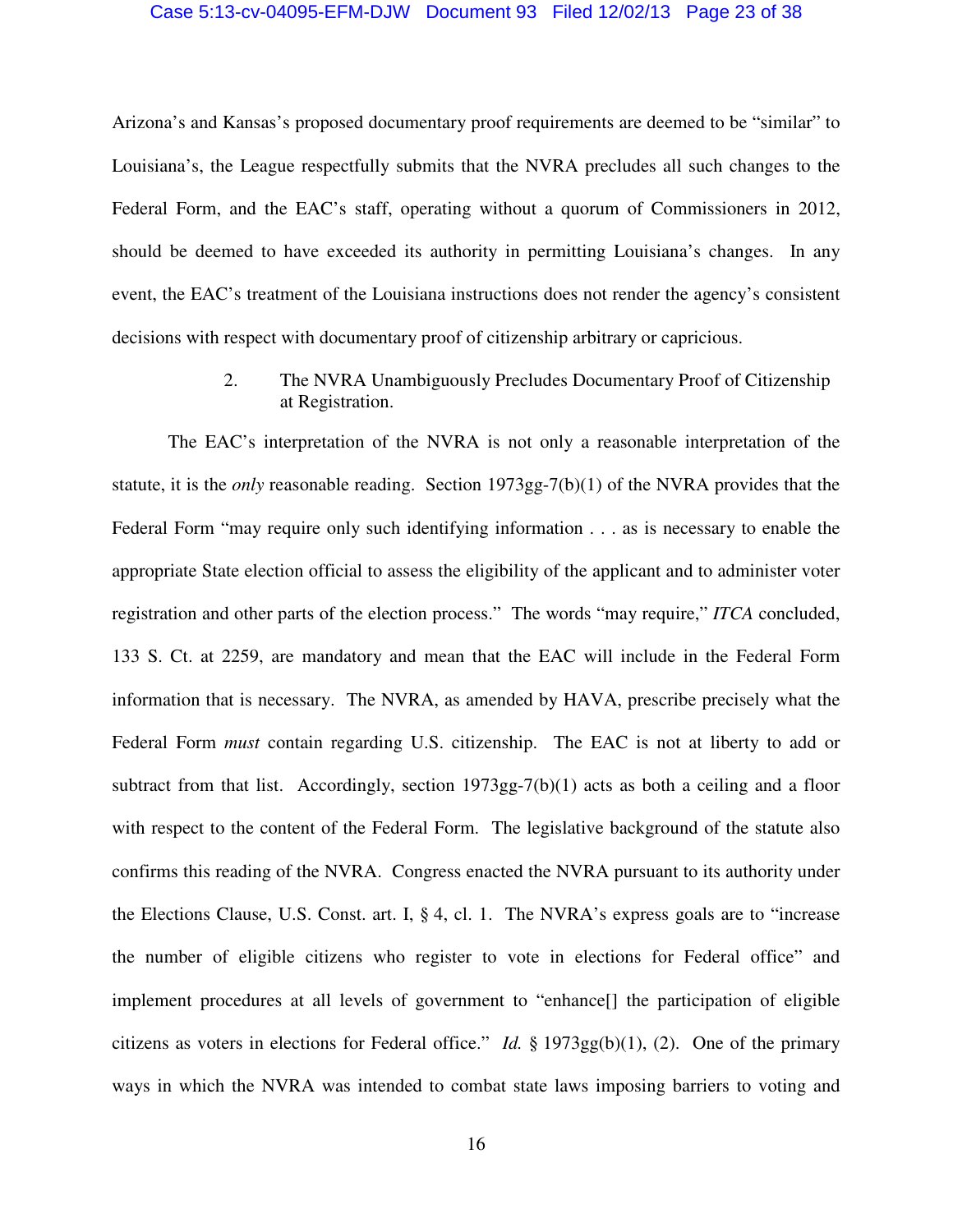#### Case 5:13-cv-04095-EFM-DJW Document 93 Filed 12/02/13 Page 24 of 38

facilitate voter registration was through its mail registration provisions. *See ITCA*, 133 S. Ct. at 2256 (citing 42 U.S.C. § 1973gg(b)) (noting that Federal Form was intended by Congress to increase registration in federal elections).

The centerpiece of these new provisions was the creation of a standardized mail-in registration form that could be used by citizens of any state to register for federal elections. *Id.* § 1973gg-4. By providing for the creation of a standardized registration form that "[e]ach State shall accept and use," *id.* § 1973gg-4(a)(1), Congress sought to ensure that states could not disenfranchise voters by setting discriminatory or burdensome registration requirements. *See ITCA*, 133 S. Ct. at 2255 ("[T]he Federal Form guarantees that a simple means of registering to vote in federal elections will be available"); *Ass'n of Cmty. Orgs. for Reform Now (ACORN) v. Miller*, 129 F.3d 833, 835 (6th Cir. 1997) (hereinafter "ACORN") ("In an attempt to reinforce the right of qualified citizens to vote by reducing the restrictive nature of voter registration requirements, Congress passed the [NVRA]."); *see also* Craig C. Donsanto & Nancy L. Simmons, U.S. Dep't of Justice, Federal Prosecution of Election Offenses 63 (7th ed. 2007), *available at* http://www.justice.gov/criminal/pin/docs/electbook-0507.pdf ("The major purpose of this legislation was to promote the exercise of the franchise by replacing diverse state voter registration requirements with uniform and more convenient registration options, such as registration by mail.").

The Federal Form was also meant to benefit national organizations that registered voters in multiple jurisdictions, such as the League, which would no longer have to contend with varying and confusing state registration laws. *See* 42 U.S.C. § 1973gg-4(b) (mandating that state officials make the Federal Form available to "governmental and private entities, with particular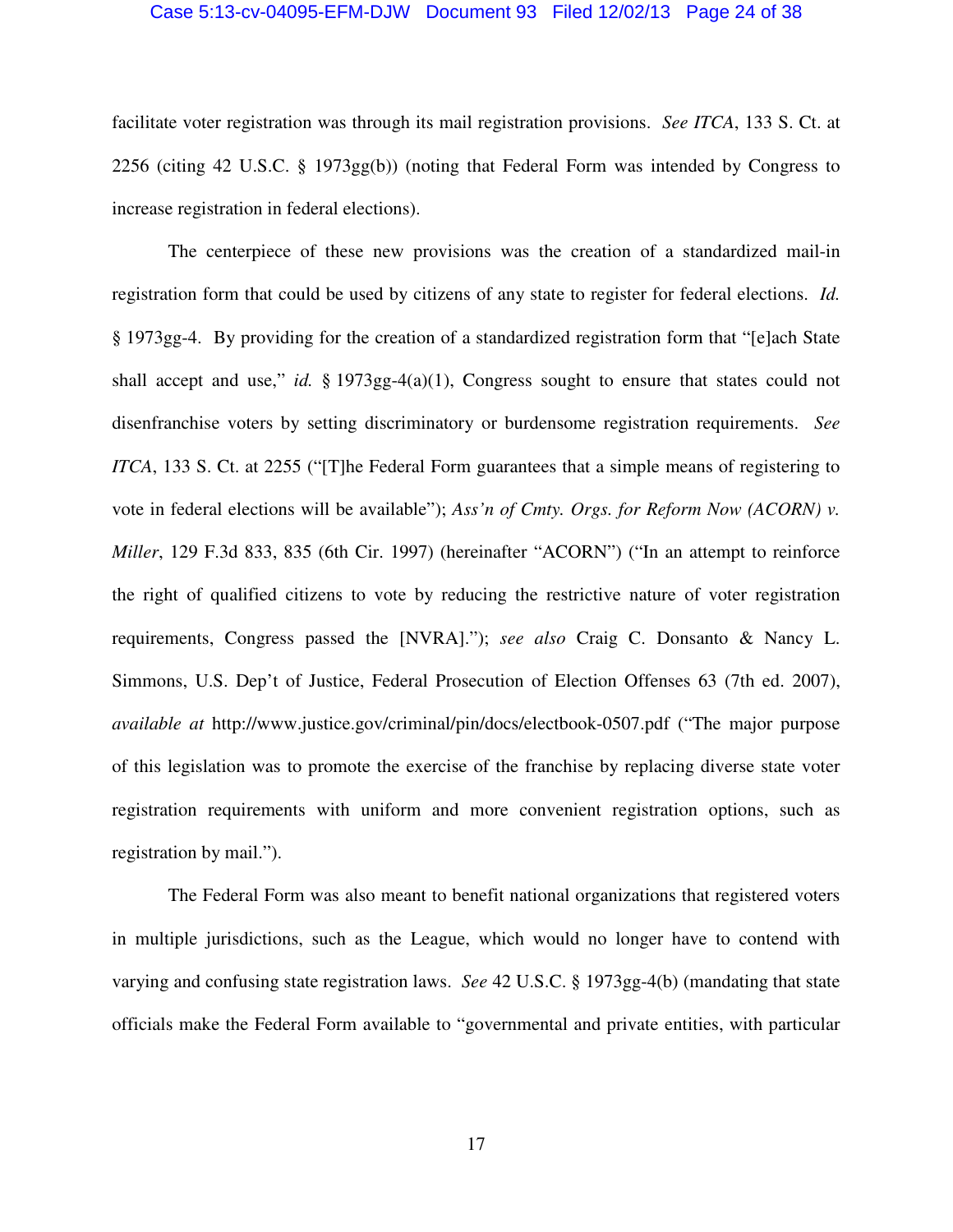#### Case 5:13-cv-04095-EFM-DJW Document 93 Filed 12/02/13 Page 25 of 38

emphasis on making them available for organized voter registration programs"); *cf. ITCA*, 133 S. Ct. at 2255 n.4.

Underlying these efforts to "streamline the registration process" was the understanding that states could not unilaterally change the Federal Form. *Gonzalez*, 677 F.3d at 401; *see also ITCA*, 133 S. Ct. at 2260. Rather, the development and implementation of the Federal Form was a task delegated exclusively to a federal agency—the EAC.

As discussed above, *supra* II.A., at 4-5, Congress considered whether the Federal Form should require documentary proof of citizenship, and ultimately rejected such a requirement. During congressional deliberations on the NVRA, the Senate passed an amendment to the bill providing that "[n]othing in this Act shall be construed to preclude a State from requiring presentation of documentary evidence of the citizenship of an applicant for voter registration." 139 Cong. Rec. 5098 (1993). The House version of the bill, however, did not include this amendment, and in reconciling the two versions, the Conference Committee explained why: "[The amendment] is not necessary or consistent with the purposes of this Act. Furthermore, there is concern that it could be interpreted by states to permit registration requirements that could effectively eliminate, or seriously interfere with, the mail registration program of the Act." Conference Report at 23-24. The final version of the NVRA did not include any provision permitting states to require documentary proof of citizenship.

Congress's intent was further amplified when HAVA was passed in 2002. HAVA presented Congress with an opportunity to modify the Federal Form to require more information from applicants. Instead, Congress added one mandatory question asking the applicant to check a box affirming that she is a United States citizen.  $42 \text{ U.S.C.}$  §  $15483(b)(4)(A)(i)$ . In addition, HAVA established new procedures to allow those states that require such information to confirm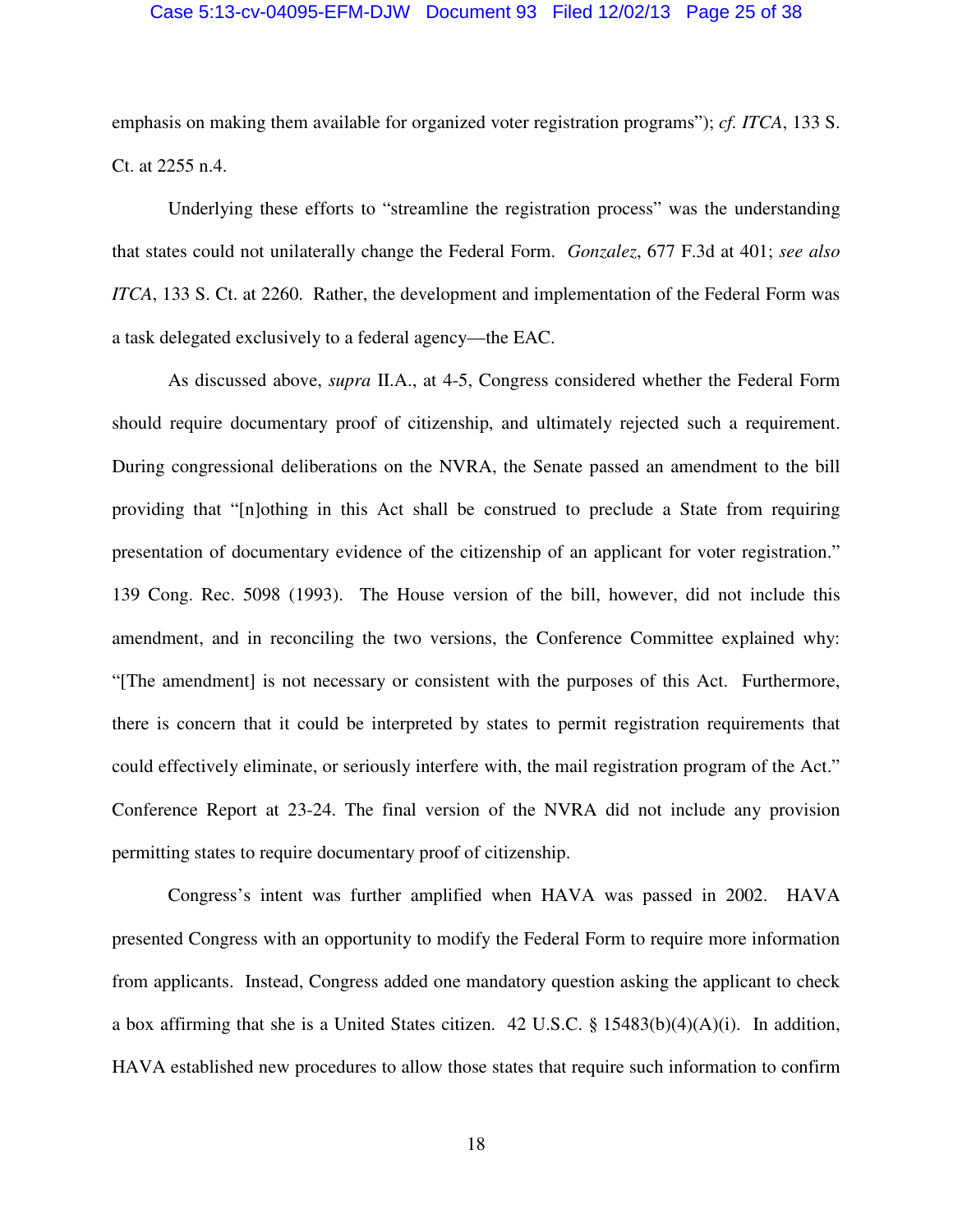#### Case 5:13-cv-04095-EFM-DJW Document 93 Filed 12/02/13 Page 26 of 38

applicants' eligibility to vote by providing an identification number (such as a driver's license number, a non-operating identification license, or the last four digits of their social security number), and requiring states to verify those numbers against other government databases. *See* 42 U.S.C. § 15483(a)(5)(B)(i). Congress did not, however, use HAVA to require (or allow states to require) documentary proof of citizenship.By specifically prescribing the information that the EAC could require to establish citizenship, the NVRA acts as both a ceiling and a floor with respect to the contents of the Federal Form. The EAC has no authority to amend the Federal Form to include documentary proof requirements. Accordingly, the NVRA and HAVA's "text, context, purpose, and . . . drafting history all point in the same direction." *United States v. Hayes*, 555 U.S. 415, 429 (2009). Congress plainly did not allow states to require documentary proof of citizenship in connection with the Federal Form.

### 3. Plaintiffs Cannot Show that Documentary Proof of Citizenship Is "Necessary" To Assess an Applicant's Eligibility To Vote

As an initial matter, Plaintiffs submitted no evidence of necessity to the EAC, as they are required to do. They cannot now attempt to supplement the administrative record on an appeal from an administrative action. That failure alone warrants denying Plaintiffs' preliminary injunction.

Plaintiffs' bare assertion that documentary proof of citizenship is necessary to effectuate their state law voter qualification requirements is insufficient to meet their burden. That is because the U.S. Supreme Court made clear in *ITCA* that a state whose request to alter the Federal Form is not honored by EAC has the opportunity, through a challenge under the APA, "to *establish* in a reviewing court" that the Federal Form, with its attestation requirements, "will not suffice to effectuate [the state's] citizenship requirement." 133 S. Ct. at 2260 (emphasis added). In other words, Plaintiffs must "establish" that their state documentary proof of U.S.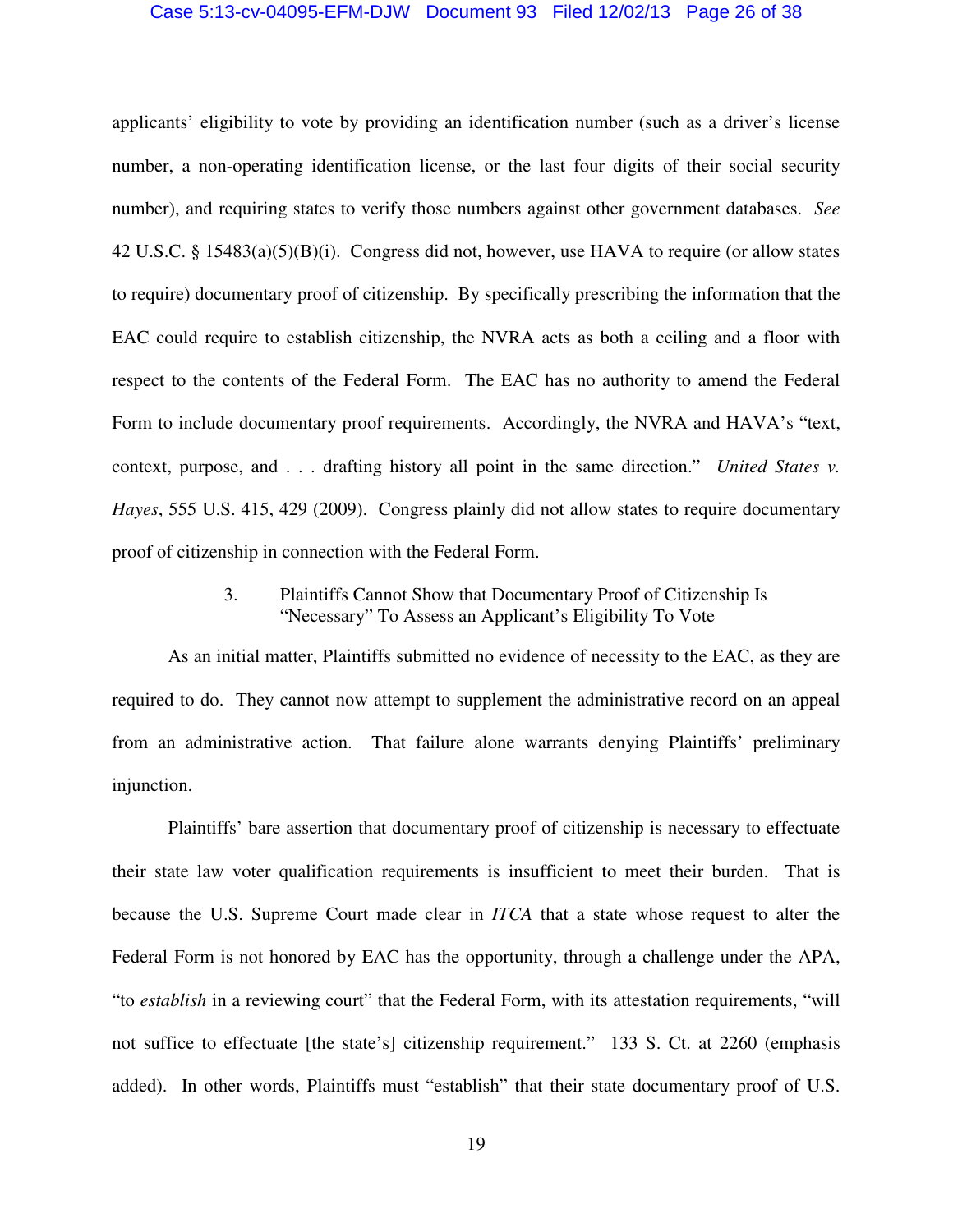#### Case 5:13-cv-04095-EFM-DJW Document 93 Filed 12/02/13 Page 27 of 38

citizenship requirements are, in the language of the NVRA, "necessary to enable the appropriate State election official to assess the eligibility of the applicant." *Id.* at 2259 (citing 42 U.S.C. § 1973gg-7(b)(1)). Given the existence of numerous methods that states—including Arizona and Kansas—can and do employ to effectuate their voter qualification requirements, Plaintiffs cannot show necessity and therefore cannot show, never mind make a "strong showing," that they are likely to succeed on the merits.

> a. For Decades, Plaintiffs Have Been Registering Applicants To Vote Without Requiring Documentary Proof of Voter Eligibility.

Arizona's and Kansas's own voting histories undermine any claim of necessity under the NVRA. For over a hundred years, Kansas and Arizona have held U.S. citizenship as a requirement for voting, *see* Ariz. Rev. Stat. Ann. Const., Art. 7 § 2.A; Kan. Stat. Ann. Const. Art. 5 § 1, and have successfully registered voters and assessed their eligibility without requiring documentary proof of citizenship at the point of registration. For example, Kansas held its first legislative election in 1855 and has required U.S. citizenship as a qualification since 1859. *Ngiraingas v. Sanchez*, 495 U.S. 182, 196 (1990); Wyandot Constitution of July 29, 1859, Nat. Archives of the United States, http://research.archives.gov/description/6721634. The state has assessed voter eligibility and conducted both federal and state elections without requiring documentary proof of citizenship for over 150 years and evidently without any significant issue of noncitizen voting. Further, for over 20 years, since the enactment of the NVRA and the creation of the Federal Form with its citizenship attestation requirements, Kansas and Arizona as well as the 42 other states that are subject to the NVRA, have been registering voters using the Federal Form and assessing voter eligibility without the additional proof Plaintiffs now demand. 42 U.S.C. § 1973gg-2. In light of those facts, it would be extraordinary to find that documentary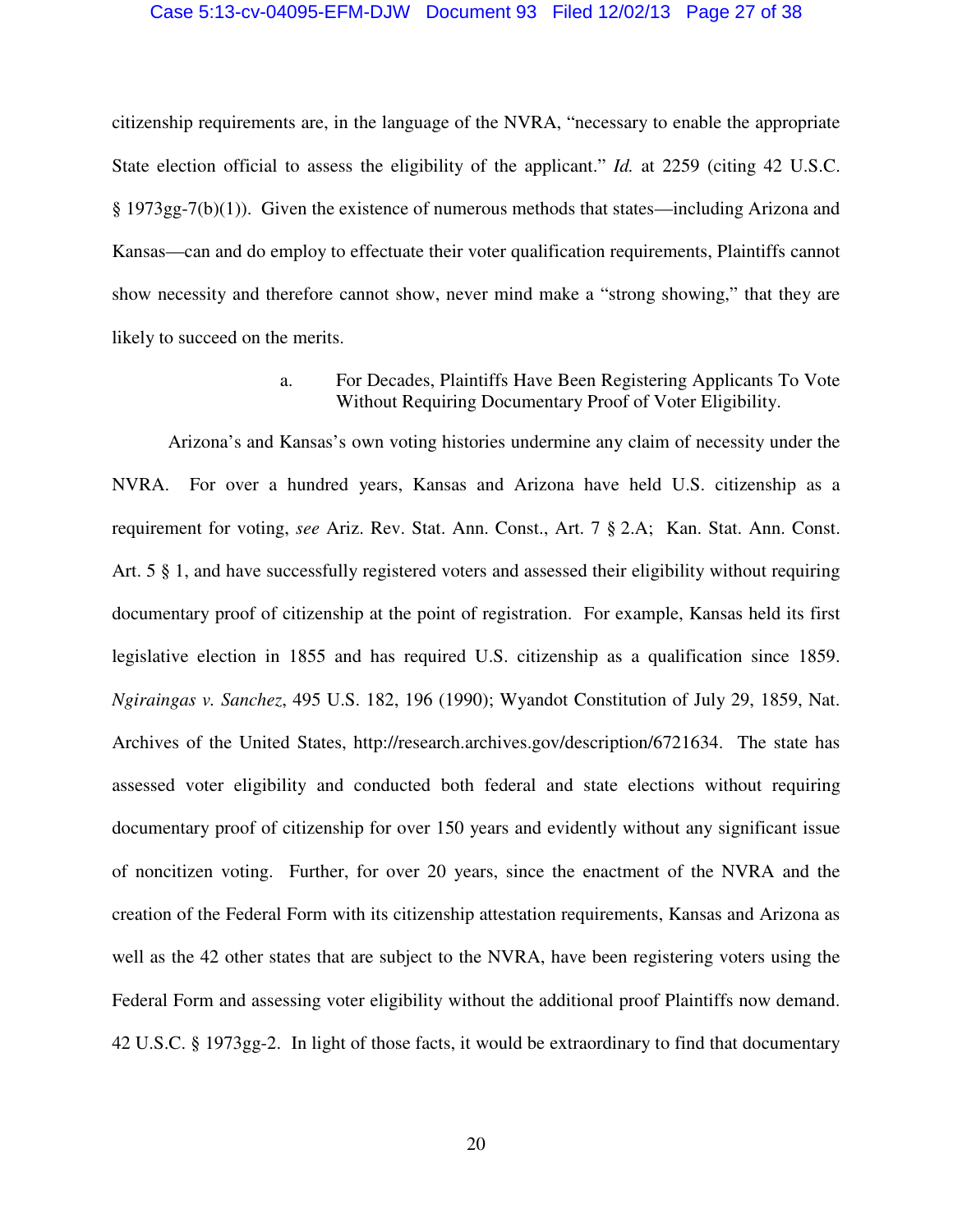#### Case 5:13-cv-04095-EFM-DJW Document 93 Filed 12/02/13 Page 28 of 38

proof of citizenship is now necessary in two states to enforcement a citizenship requirement that has long existed nationwide.

### b. That Plaintiffs Do Not Require Applicants To Produce Documentary Proof of Voter Eligibility for Other Voter Eligibility Requirements Further Undermines Any Claim of Necessity.

Any claim of necessity is further undermined by the fact that for decades, both Arizona and Kansas have enforced their other voter qualifications without requiring registrants to present documentary proof of meeting those qualifications. Both states require that voters be (1) U.S. citizens; (2) aged eighteen or older; and (3) residents of state and locality where they plan to vote. *See* Ariz. Rev. Stat. Ann. Const., Art. 7 § 2.A; Kan. Stat. Ann. Const. Art. 5 § 1. In Arizona, "[a] person is presumed to be properly registered to vote on completion of a registration form" that contains the registrant's name, address, signature, citizenship attestation, and identifying number.<sup>3</sup> Ariz. Rev. Stat. Ann. § 16-121.01(A). The presumption established by a completed registration form "may be rebutted only by clear and convincing evidence" that the registrant is not qualified. *Id*. § 16-121.01(B). Prior to enactment of the Secure and Fair Elections Act ("S.A.F.E. Act"), H.B. 2067, 2011 Session (Kan. 2011), voter registration applicants in Kansas only needed to fill out a form with basic background information, including signing an attestation that the applicant met each eligibility requirement and checking boxes indicating whether he or she was a U.S. citizen and would be 18 years of age or older on election day. Now, under the state's new law at issue in this litigation, the county election officer or chief state official must also check a box on the form indicating whether the applicant has met the documentary proof-of-citizenship requirement. *See* Kan. Stat. Ann. § 25-2309.

 $\overline{a}$ 3 Acceptable identifying numbers include a driver license number, a non-operating identification license number, the last four digits of a Social Security number, or a unique identifying number issued by the secretary of state if the registrant has not been issued any of the prior three descriptors. Ariz. Rev. Stat. Ann. § 16-121.01.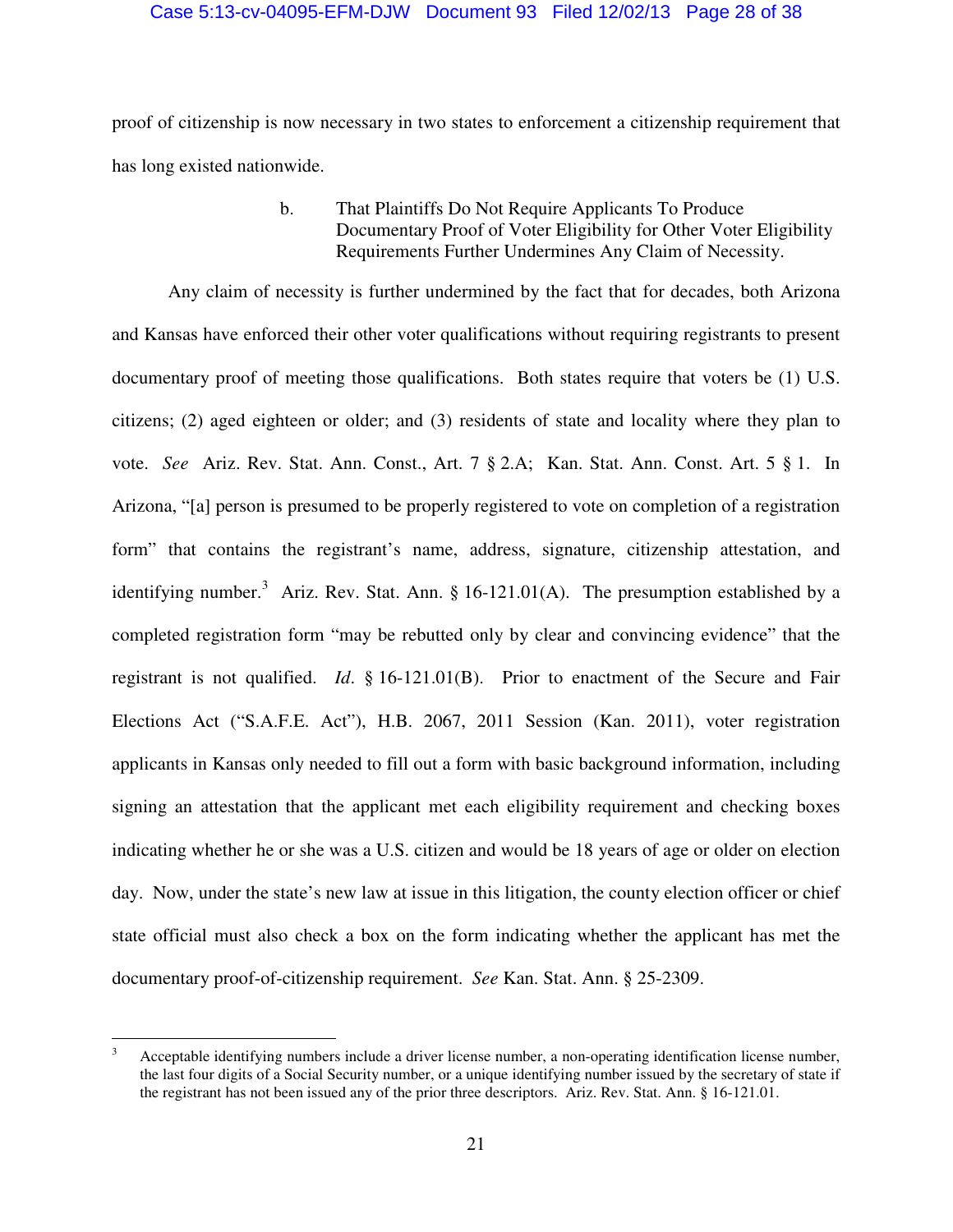#### Case 5:13-cv-04095-EFM-DJW Document 93 Filed 12/02/13 Page 29 of 38

Moreover, attestations alone remain sufficient in Arizona and Kansas to satisfy other voting-related requirements. *See, e.g.*, *id.* § 25-1802 (permitting Kansans who have recently moved to vote in their new election district upon submitting an affidavit stating their past and current place of residence, along with an attestation that they are entitled to vote and will not case duplicate ballots); *id.* § 25-1122d(c) (allowing voters to register for permanent advance voting status due to disability upon submitting "a statement regarding the permanent character of such illness or disability); *id.* § 25-2908(i)(5) (granting an exemption to photographic identification based upon religious beliefs upon completion of "a declaration concerning such religious beliefs to the county election officer and to the Kansas secretary of state").

Finally, that Plaintiffs currently have available to them, and indeed employ, a myriad of other ways to verify voter qualifications further undermines the claim that submission of documentary proof of citizenship at the point of registration is necessary for Plaintiffs to verify voter eligibility. Arizona and Kansas have each established mechanisms for disqualifying ineligible registrants and preventing them from voting. *See, e.g.*, Ariz. Rev. Stat. Ann. § 16- 165(C) (directing state courts to notify the Secretary of State of all felony convictions and incompetency adjudications); *id.* § 16-165(D) (directing the Department of Health Services to transmit a list of deceased Arizonans to the Secretary of State of a monthly basis); Kan. Stat. Ann. § 25-2316c(b) (directing county election officers to remove voters from their county's registration records after notice that such voters have registered in a different place).

### 4. Plaintiffs Cannot Show that the Current Federal Form Precludes Them from Obtaining Information Necessary To Enforce Their Voter Qualifications

Rejecting inclusion of a documentary proof of citizenship requirement in the Federal Form does not preclude Plaintiffs from obtaining information necessary to enforce their voter qualifications and as such, does not require this Court, notwithstanding the doctrine of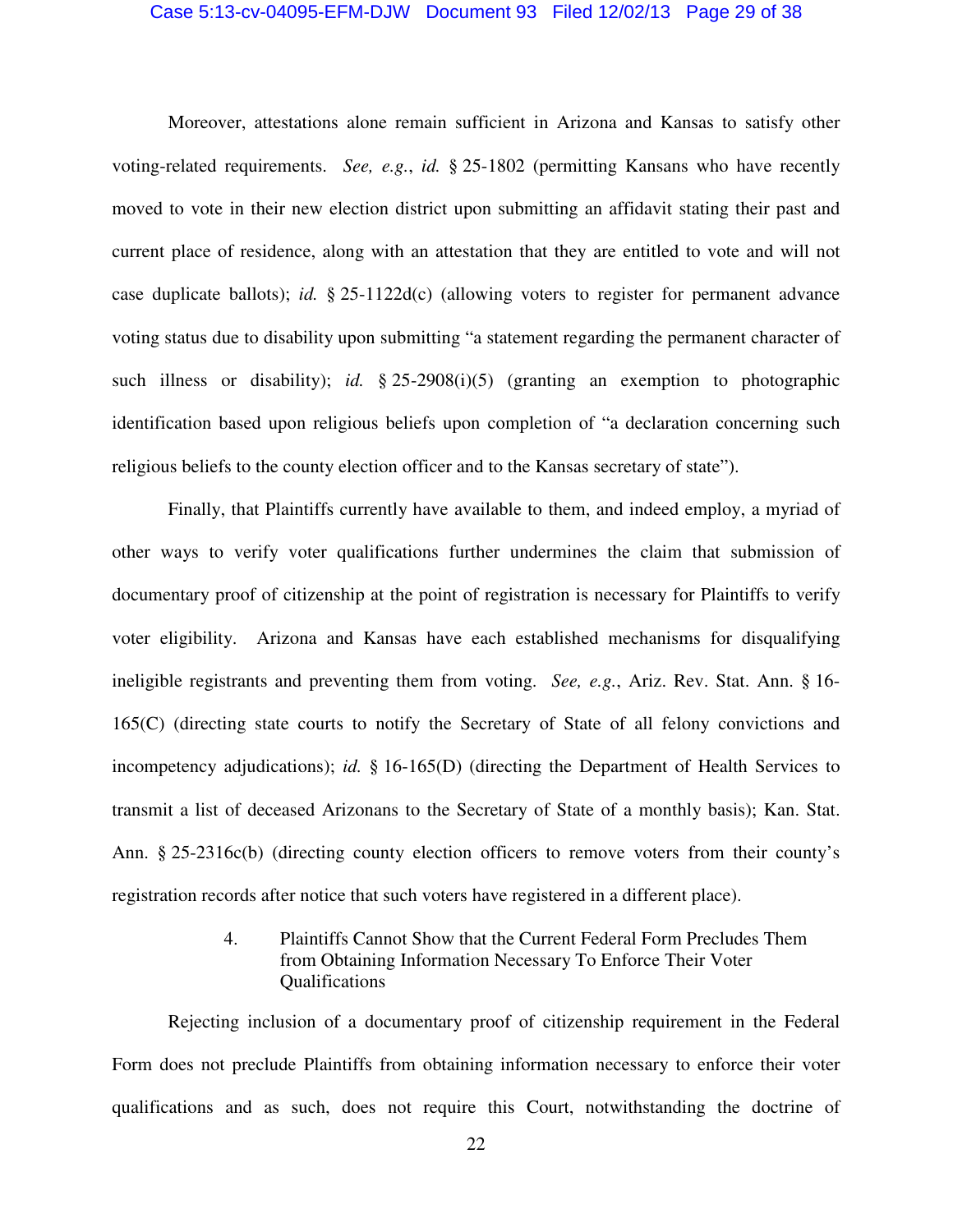#### Case 5:13-cv-04095-EFM-DJW Document 93 Filed 12/02/13 Page 30 of 38

constitutional avoidance, to address the difficult constitutional questions Plaintiffs raise. As the Supreme Court made clear in *ITCA*, any such constitutional questions only arise "*if* a federal statute precluded a State from obtaining the information necessary to enforce its voter qualifications." *ITCA*, 133 S. Ct. at 2258-59 (emphasis added). Here, both Kansas and Arizona have available to them, and indeed employ, a number of other means of verifying citizenship status. For instance, election officials in both Arizona and Kansas have sought access to the Systematic Alien Verification for Entitlements program ("SAVE") to determine whether any non-citizens were registered on their voter rolls. In Arizona, Maricopa, La Paz, Pima, Yavapai, and Yuma counties had already entered into agreements with Department of Homeland Security to access SAVE and have used the database in various ways to verify the eligibility of individuals registering to vote. *See Arizona Dep't of State Election Procedures Manual*, at 12 (2012) ("[E]ach County Recorder shall establish an account with the United States Citizenship and Immigration Services to utilize the Systematic Alien Verification for Entitlements (SAVE) program."), *available at* http://www.azsos.gov/election/Electronic\_Voting\_System/manual.pdf. Similarly, Kansas' Secretary of State has expressed interest in using SAVE for the purposes of verifying voter registration, and has requested access as well. *See* Corey Dade, *States to Use U.S. Immigration List for Voter Purges*, NPR (July 17, 2012, 3:51 p.m.), http://www.npr.org/2012/07/17/156880856/states-to-use-u-s-immigration-list-for-voter-purges.

Moreover, the affidavits Plaintiffs submit here only confirm that Plaintiffs have been able to identify when non-citizens have sought to register to vote without using the Federal Form requiring documentary proof of citizenship. *See, e.g.,* Pls. Br. in Supp. of Mot. for Prelim. Inj. Relief, Ex. D (Osborne Decl.) *¶¶* 3, 10 (noting Maricopa County's use of County Recorded and Jury Commissioner records to identify non-citizens); *id.* at Ex. A (Bryant Decl.)¶ 3 (noting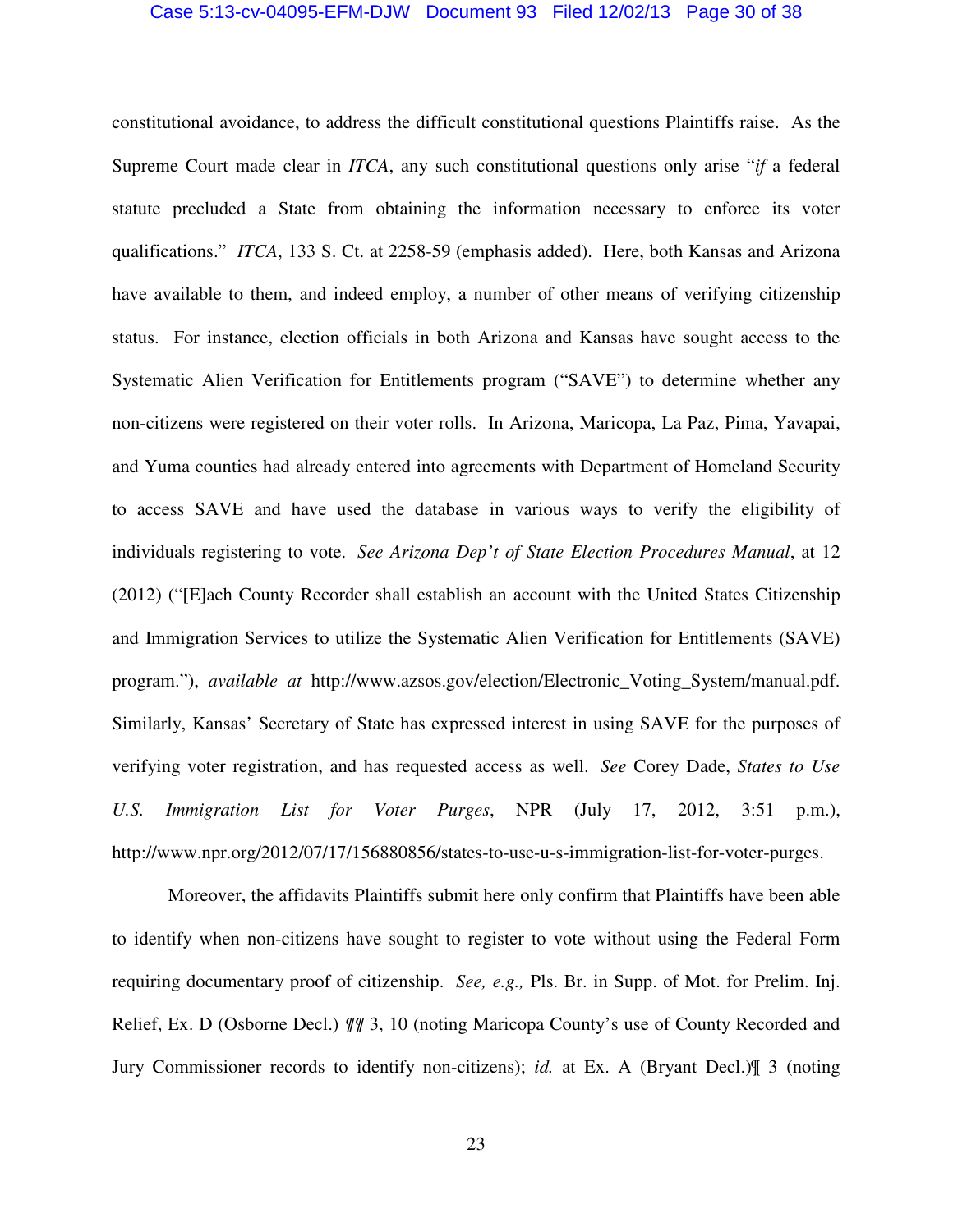#### Case 5:13-cv-04095-EFM-DJW Document 93 Filed 12/02/13 Page 31 of 38

Kansas Secretary of State's use of driver's license records to identify non-citizens). Finally, the discussion of other means for Plaintiffs to assess voter eligibility and ways in which Plaintiffs assess ineligibility, *supra* III.A.3.a.,b, further demonstrate that nonamendment of the Federal Form does not preclude Plaintiffs from obtaining information necessary to enforce their voter qualifications.

## 5. In Any Event, Federal Law Preempts Plaintiffs' State Law Documentary Proof of Citizenship Requirements

*Finally*, the NVRA's prohibition against requiring documentary proof of citizenship from applicants using the Federal Form, and the EAC's corresponding actions, are consistent with Congress' broad power under the Elections Clause to regulate the manner of conducting federal elections. Although states retain the power the set voter qualifications, they may not usurp the power of Congress to prescribe the manner in which those qualifications are to be enforced in federal elections through the voter registration process.

At best, the Plaintiffs can demonstrate that they deem documentation useful in determining whether an applicant for registration in federal elections, who has signed an affirmation, under penalty of perjury attesting to citizenship and who has checked a box reaffirming citizenship, is in fact a citizen. This is insufficient to allow the state to supplant Congress' power to regulate registration in federal elections. The League respectfully submits that over a hundred years of precedent, including the U.S. Supreme Court's recent decision in *ITCA*, compels this Court to find that federal power to displace the state laws governing the Manner of federal elections, including voter registration, prevents a finding that Plaintiffs are likely to prevail on the merits.

For over a century, the Supreme Court has recognized that the Elections Clause grants Congress "a general supervisory power over the whole subject" of federal elections. *Ex parte*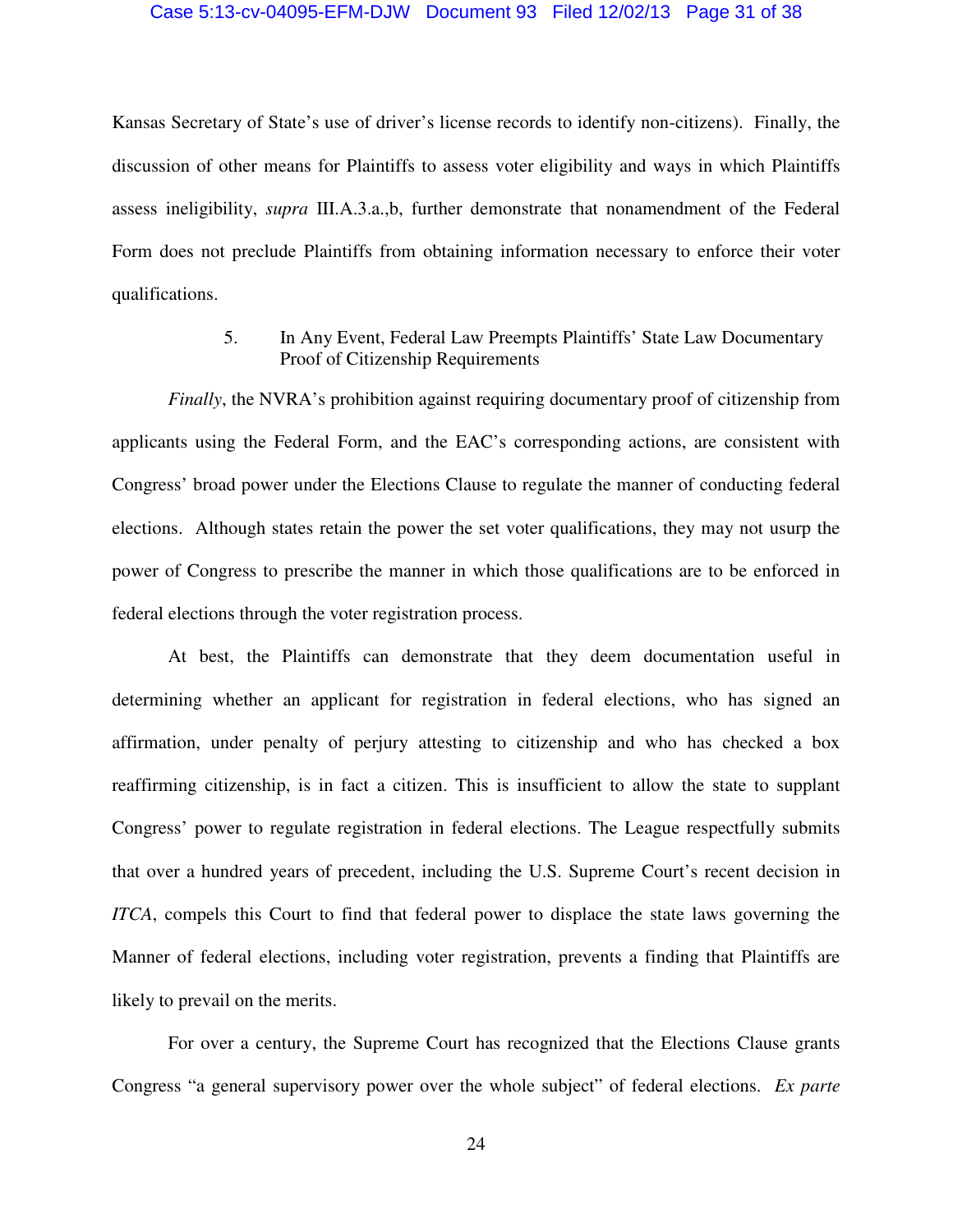#### Case 5:13-cv-04095-EFM-DJW Document 93 Filed 12/02/13 Page 32 of 38

*Siebold*, 100 U.S. 371, 387 (1879). Under the Clause, Congress wields "broad" authority to craft "'a complete code for congressional elections,' including" details regarding "registration." *ITCA*, 133 S. Ct. at 2254 (quoting *Smiley v. Holm*, 285 U.S. 355, 366 (1932)) (emphasis added); *see ACORN v. Edgar*, 56 F.3d 791, 793 (7th Cir. 1995) ("[T]he 'Manner' of holding elections has been held to embrace the system for registering voters."). Congress has such plenary power, including over voting registration, because the Elections Clause "is a default provision; it invests the States with responsibility for the mechanics of congressional elections, but only so far as Congress declines to preempt state legislative choices." *ITCA*, 133 S. Ct at 2253, quoting *Foster v. Love*, 522 U.S. 67, 69 (1997)) (citation omitted).

Thus, while Article I, Section 4 of the Constitution provides that "The Times, Places and Manner of holding Elections for Senators and Representatives, shall be prescribed in each State by the Legislature thereof," it also states "but the Congress may at any time by Law make or alter such Regulations, except as to the Places of chusing Senators." In other words, as *ITCA* explained, because this provision empowers Congress to "make or alter" state election regulations, "[w]hen Congress legislates with respect to the 'Times, Places and Manner' of holding congressional elections, it *necessarily* displaces some element of a pre-existing legal regime erected by the States." 133 S. Ct at 2256-57 (quoting U.S. Const. Art. I, § 4, cl. 1). Thus, "[u]nlike the States' 'historic police powers, ... [t]he States' role in regulating congressional elections—while weighty and worthy of respect—has always existed subject to the express qualification that it "terminates according to federal law." *Id.* at 2257 (citation omitted). The Supreme Court has consistently recognized that federal power over the "Manner" of federal elections is "paramount" and trumps state authority on the subject. *See id.* at 2254 (citation omitted). In the event of a conflict between federal and state voting regulations—including voter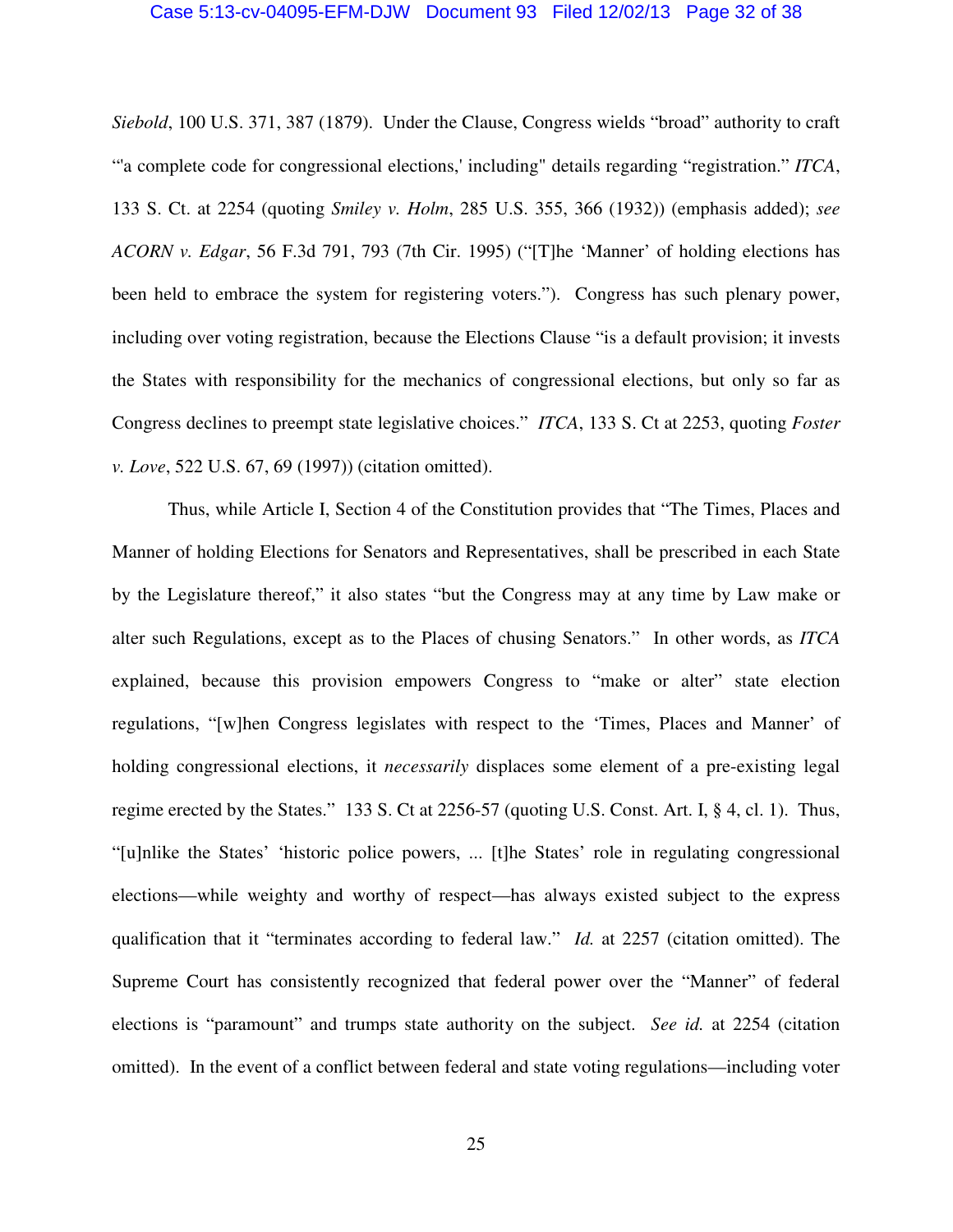#### Case 5:13-cv-04095-EFM-DJW Document 93 Filed 12/02/13 Page 33 of 38

registration requirements—"the [federal] regulations effected supersede those of the State which are inconsistent therewith." *Id.* (quoting *Siebold*, 100 U.S. at 392).

Even though states retain the power to establish their own voter qualifications, states may not enforce that power in a way that circumvents or usurps the paramount federal authority to regulate the manner of federal elections when Congress has already spoken clearly on the matter, as it has here. A state's election authority cannot infringe upon Congress's power to establish registration procedures for federal elections. *See ITCA*, 133 S. Ct. at 2254; *Smiley*, 285 U.S. at 366; *Siebold*, 100 U.S. at 392. As the Supreme Court explained in *ITCA*, "the Elections Clause empowers Congress to regulate *how* federal elections are held," but the states determine "*who* may vote in them." 133 S. Ct. at 2257-58. Plaintiffs' documentary proof of citizenship requirement at registration addresses a "how" issue, not into a "who" issue. They may not undermine Congress' clear authority to regulate voter registration by seeking to redefine voter registration requirements as a "who" issue.

Plaintiffs misconstrue their retention of power to decide *who* may vote in federal elections as blanket authority to determine *how* federal elections are run, as long as they can articulate some connection between an election procedure and voter qualifications. In *ITCA*, the Supreme Court made the straightforward observation that Congressional regulation could not leave states entirely "without the power to enforce those requirements." 133 S. Ct. at 2258. The Court said that "it would raise serious constitutional doubts if a federal statute *precluded* a State from obtaining the information *necessary* to enforce its voter qualifications." *Id.* (emphasis added). But that is not the case; as discussed above, the Federal Form does not interfere with states' longstanding procedures to enforce their citizenship qualifications and even requires applicants to attest to their citizenship under penalty of perjury and to reaffirm this attestation by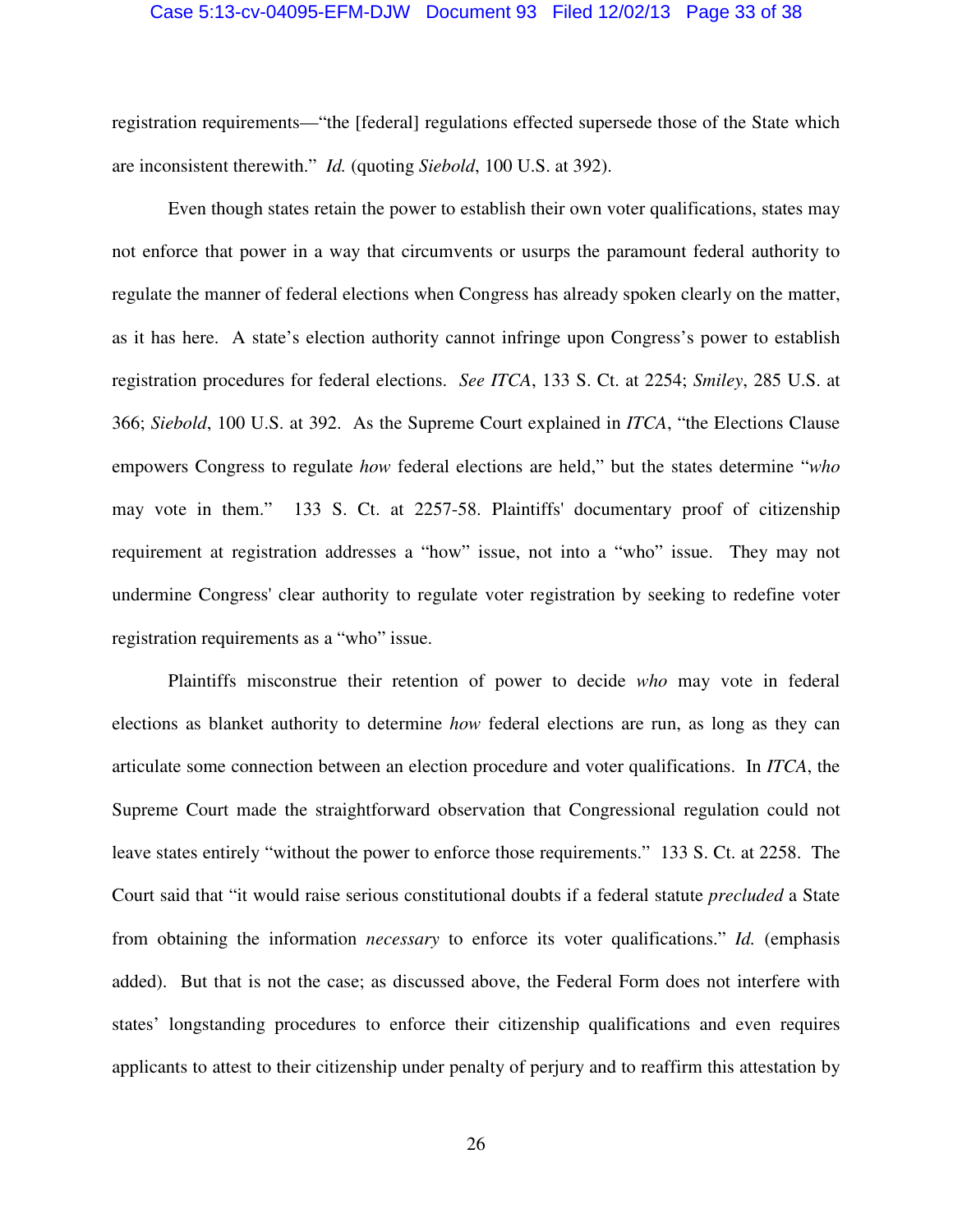#### Case 5:13-cv-04095-EFM-DJW Document 93 Filed 12/02/13 Page 34 of 38

separately checking an additional box on the form. If states are permitted to bootstrap any registration requirements they desire onto the Federal Form in the name of enforcing qualifications, Congress' power to regulate the manner of voter registration in federal elections would be rendered a near nullity.

The spheres of federal and state authority over federal elections are closely linked to constitutional first principles. As the Supreme Court has stated: "While, in a loose sense, the right to vote for representatives in Congress is sometimes spoken of as a right derived from the states, this statement is true only in the sense that the states are authorized by the Constitution to legislate on the subject . . . *to the extent that Congress has not restricted state action by the exercise of its powers to regulate elections* under [the Elections Clause and Necessary & Proper Clause]. . . ." *United States v. Classic*, 313 U.S. 299, 315 (1941) (citations omitted) (emphasis added). Without such restriction, states would necessarily engage in "the mechanics of congressional elections," *ITCA*, 133 S. Ct at 2253, including registration. The states have this power only to the extent that Congress has not claimed it—as Congress did when it passed the NVRA and HAVA. Reading the Qualifications Clauses more broadly would allow the exception – the states' power to set voter qualifications – to swallow the rule – Congress's power over every other aspect of federal elections.

As demonstrated above, Plaintiffs are wholly unable to demonstrate a likelihood of success on the merits. As such, this Court must deny their motion for preliminary injunctive relief.

### **B. Plaintiffs Will Not Be Irreparably Harmed if the Motion for Preliminary Injunction is Denied.**

Plaintiffs claim that they are suffering irreparable injury because: (1) they are being deprived of their right to establish and enforce voter qualifications, (2) non-U.S. citizens are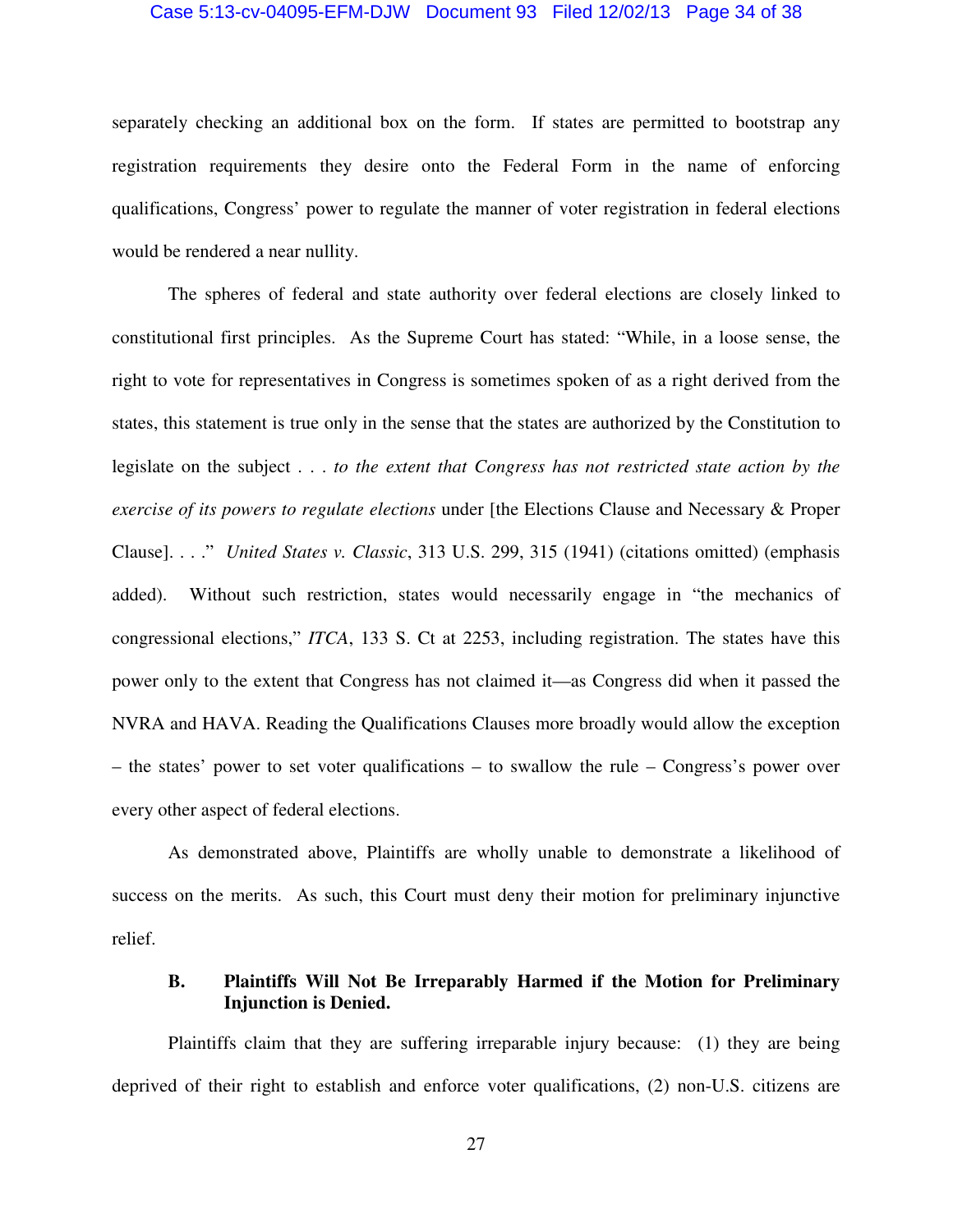#### Case 5:13-cv-04095-EFM-DJW Document 93 Filed 12/02/13 Page 35 of 38

registering to vote and voting in their elections, and (3) they are being "forced" to implement a bifurcated voter registration system. Pls. Br. in Supp. of Mot. for Prelim. Inj. Relief at 21. These alleged harms are either nonexistent or self-imposed.

First, for the reason articulated above, Plaintiffs cannot show that they are entitled to have the Federal Form amended as they request and that the non-amendment of the Federal Form is a constitutional violation. Thus, the notion that they are suffering irreparable injury because of a constitutional violation must be rejected.

Second, Plaintiffs have offered scant evidence in support of their claims that non-citizens have successfully registered to vote and/or voted in their elections. Even assuming non-citizens have done so, Plaintiffs have not offered any evidence to show that the number of non-citizens who register to vote or actually vote have done so in numbers great enough to cast the validity of Plaintiffs' elections into doubt.

Finally, no one is forcing Plaintiffs to implement a bifurcated voter registration system. Nothing in the NVRA requires states to do this, and indeed, the other 42 states subject to the NVRA do not. Plaintiffs' decision to create a bifurcated voter registration system was a choice, not a requirement, and certainly not one dictated by the NVRA or the EAC. Moreover, pursuant to the NVRA, the EAC does not and cannot merely rubberstamp states' requests to modify the Federal Form. As such, Plaintiffs should have recognized that there was always the possibility that their requests would be denied and planned accordingly.

#### **C. The Balance of Interests Weighs in Favor of Defendants**

Even if Plaintiffs' alleged harms could somehow be construed to be the result of the EAC's denial of their requests to modify the Federal Form, that injury does not outweigh the harm to the League and its constituents, or to the other Defendants/Intervenors. As explained in greater detail in the League's motion to intervene, ECF No. 53 at 7, the League has extremely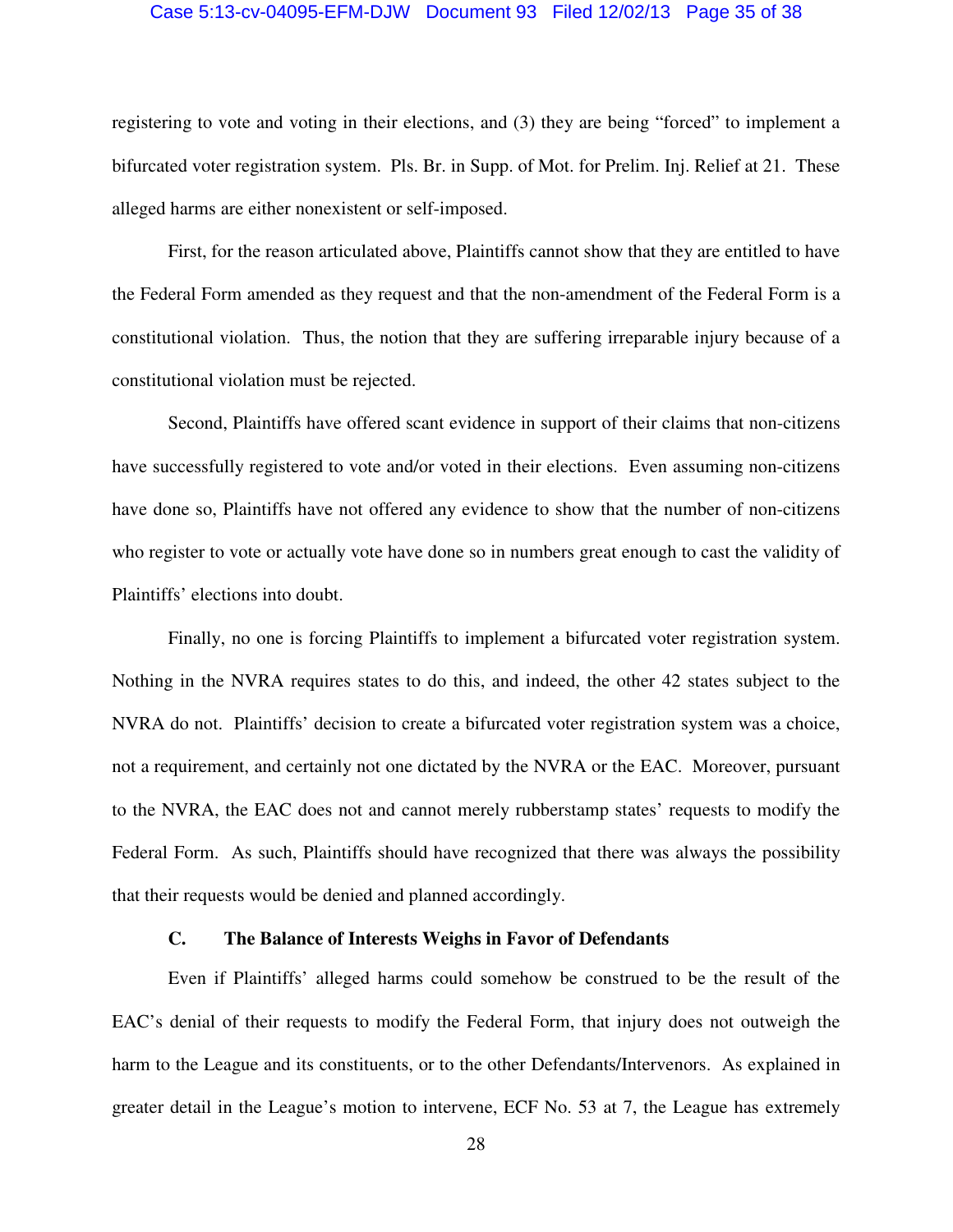#### Case 5:13-cv-04095-EFM-DJW Document 93 Filed 12/02/13 Page 36 of 38

limited resources, which it uses to advocate for unobstructed access to the polls, educate the public about voting requirements, and help people register to vote. Its mission, and the progress it has fought for, would not only be impeded, but substantially set back if Plaintiffs' motion for a preliminary injunction were granted. Moreover, like many of the other intervenors, the League focuses its efforts on members of traditionally disenfranchised communities, who would consequently also suffer if Plaintiffs' request were granted. In contrast, Plaintiffs have offered no evidence to show that they cannot simply operate as they did before enacting their documentary proof-of-citizenship requirements. Thus, while Plaintiffs claim great costs as a result of the EAC's denial of their request to modify the Federal Form, the truth is that the League and the communities it serves would suffer far greater cost if Plaintiffs' motion for a preliminary injunction is granted.

#### **D. The Requested Injunction Is Adverse to the Public Interest.**

Plaintiffs claim that a preliminary injunction here would be in the public interest because remedying a constitutional violation is always in the public interest. Pls.' Br. in Supp. of Mot. for Prelim. Inj. at 26. However, as shown above, Plaintiffs cannot show that the status quo amounts to a constitutional violation. In fact, should a preliminary injunction issue, it would itself create a violation of the constitutional rights afforded to Congress under the Elections Clause. *See supra* III.A.5.

Furthermore, the public interest favors access to the polls, which Congress recognized in enacting the NVRA. Granting Plaintiffs' request for a preliminary injunction would cripple the NVRA, making it harder for people to vote, especially those in traditionally disenfranchised communities. *See* ECF No. 53, at 7 (League's motion to intervene).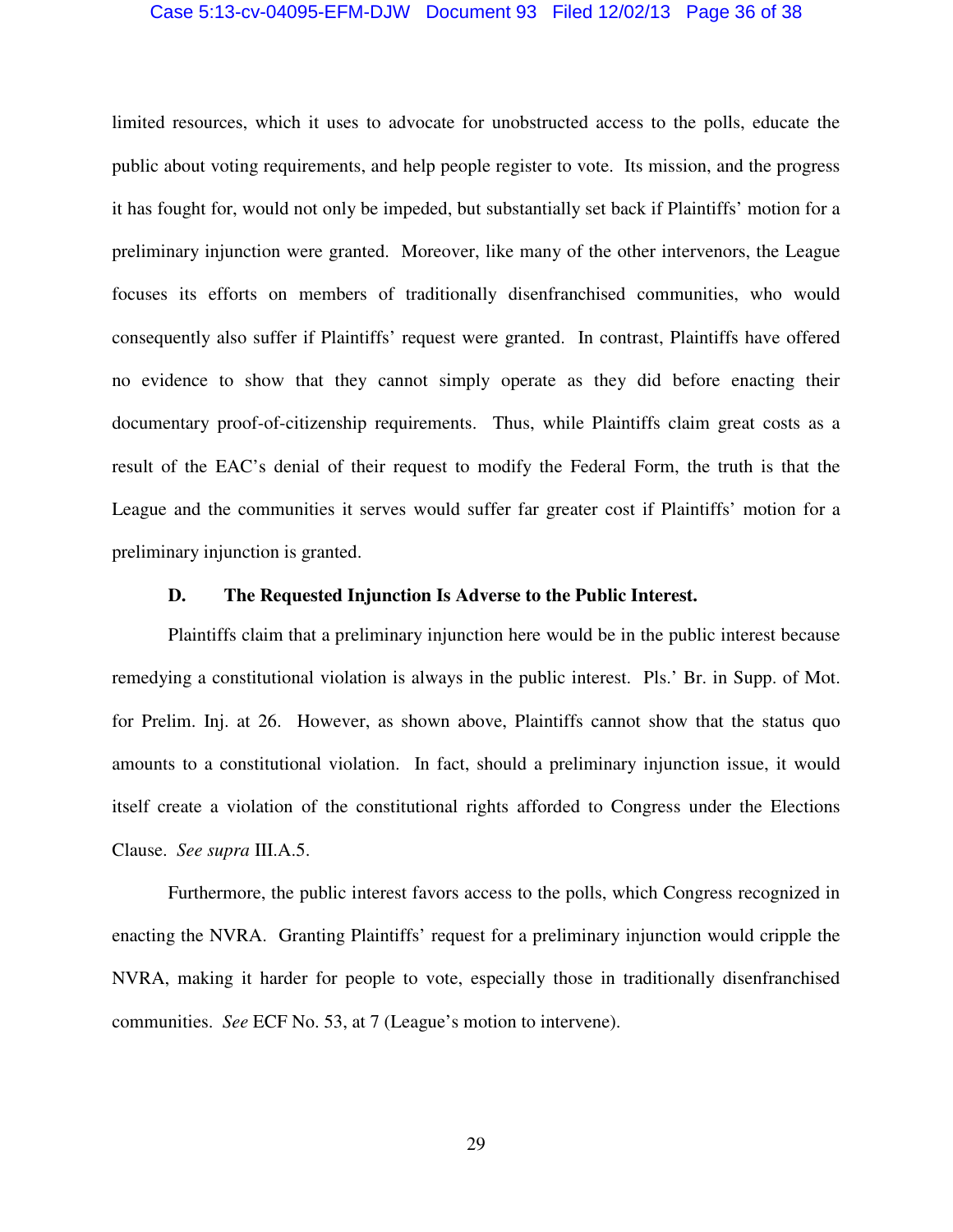### **IV. CONCLUSION**

For the reasons above, the League respectfully requests that the Court deny Plaintiffs' motion for a preliminary injunction.

### **/s/ David G. Seely**

David G. Seely, No. 11397 Fleeson, Gooing, Coulson & Kitch, L.L.C. 1900 Epic Center, 301 N. Main Wichita, KS 67202 Phone: 316-267-7361 Fax: 316-267-1754 Email: dseely@fleeson.com

Wendy R. Weiser (pro hac vice to be sought) Director, Democracy Program Tomas Lopez (pro hac vice to be sought) Jonathan Brater (pro hac vice to be sought) Brennan Center for Justice at NYU School of Law 161 Avenue of the Americas, 12th Floor New York, NY 10013 Phone: 646-292-8318 Fax: 212-463-7308 Email: wendy.weiser@nyu.edu, lopezt@exchange.law.nyu.edu, braterj@exchange.law.nyu.edu

Michael C. Keats (pro hac vice to be sought) Bonnie L. Jarrett (pro hac vice to be sought) Adam Teitcher (pro hac vice to be sought) Kirkland & Ellis LLP 601 Lexington Avenue New York, NY 10022 Phone: 212-446-4800 Fax: 212-446-4900 Email: michael.keats@kirkland.com, bonnie.jarrett@kirkland.com, adam.teitcher@kirkland.com

Susan Davies (pro hac vice to be sought) Philippa Scarlett (pro hac vice to be sought) Rachel B. Funk (pro hac vice to be sought) Kirkland & Ellis LLP 655 Fifteenth Street, N.W. Washington, D.C. 20005